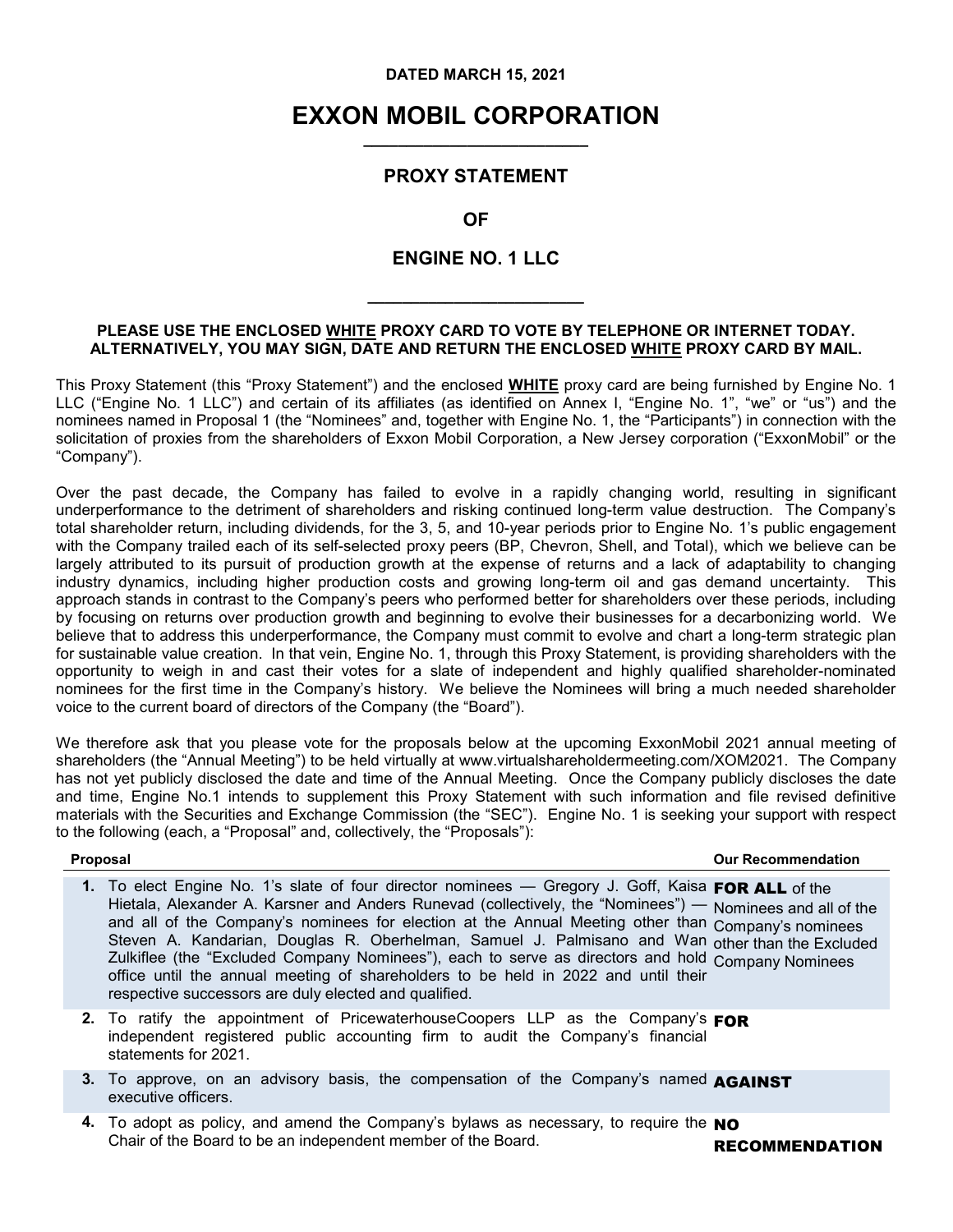| 5. To take the steps necessary to amend the appropriate Company governing documents NO<br>to give the owners of a combined 10% of outstanding Common Stock the power to call RECOMMENDATION<br>a special shareholder meeting.                      |                       |
|----------------------------------------------------------------------------------------------------------------------------------------------------------------------------------------------------------------------------------------------------|-----------------------|
| 6. For the Board to issue an audited report to shareholders by January 31, 2022 on NO<br>whether and how a significant reduction in fossil fuel demand would affect the RECOMMENDATION<br>Company's financial position and underlying assumptions. |                       |
| 7. To publish an annual report of the incurred costs and associated significant and actual NO<br>benefits that have accrued to shareholders, the public health and the environment from<br>the company's environment-related activities.           | <b>RECOMMENDATION</b> |
| 8. To prepare and semiannually update a report disclosing the Company's policies and NO<br>procedures for making political contributions.                                                                                                          | <b>RECOMMENDATION</b> |
| 9. To prepare and annually update a report disclosing the Company's direct and indirect NO<br>lobbying activities and expenditures.                                                                                                                | <b>RECOMMENDATION</b> |
| 10. To issue a report describing if, and how, the Company's lobbying activities align with NO<br>the goal of the Paris Climate Agreement.                                                                                                          | RECOMMENDATION        |

Through this Proxy Statement and the enclosed **WHITE** proxy card, we are soliciting proxies to elect the four Nominees named herein to serve as directors, who, if elected, would constitute a minority of the Board. ExxonMobil has nominated its own set of directors for re-election at the Annual Meeting. In addition, we are "rounding out" our slate by permitting shareholders who vote on the enclosed **WHITE** proxy card to also have the opportunity to vote for all of the nominees who have been nominated by the Company other than the Excluded Company Nominees. Shareholders will therefore be able to vote for the total number of directors up for election at the Annual Meeting. If successful in our proxy solicitation, the Board will be composed of our four Nominees and the Company director nominees, other than the Excluded Company Nominees, receiving a plurality of the votes cast in favor of his or her election at the Annual Meeting. The names, backgrounds and qualifications of the Company's nominees, and other information about them, are found in the Company's preliminary proxy statement, filed with the SEC on March 1, 2021 (the "Company's Proxy Statement").

This Proxy Statement and **WHITE** proxy card are first being mailed or given to the Company's shareholders on or about March 15, 2021.

The Company has not yet disclosed the record date for determining shareholders entitled to notice of and to vote at the Annual Meeting (the "Record Date") nor has the Company disclosed the number of outstanding shares of capital stock of the Company entitled to vote at the Annual Meeting as of the Record Date. Once the Company publicly discloses such Record Date and the number of shares of capital stock of the Company outstanding as of the Record Date, Engine No. 1 intends to supplement this Proxy Statement with such information and file revised definitive materials with the SEC. Shareholders of record at the close of business on the Record Date will be entitled to vote at the Annual Meeting. There were 4,233,483,160 shares of common stock, without par value, of the Company ("Common Stock") outstanding as of January 31, 2021, as disclosed in the Company's Annual Report on Form 10-K for the fiscal year ended December 31, 2020 filed with the SEC on February 24, 2021. As of March 12, 2021, the Participants beneficially owned 944,044 shares of Common Stock in the aggregate, as further described on Annex I.

The Participants represent that they intend to, or are part of a group which intends to, (i) deliver a proxy statement and form of proxy to holders of at least the percentage of the Company's outstanding capital stock required to elect the Nominees at the Annual Meeting, and (ii) otherwise solicit proxies or votes from shareholders of the Company in support of the nominations of the Nominees.

We urge you to use the enclosed **WHITE** proxy card to vote by telephone or Internet by following the instructions on the card. Your vote is important, and due to ongoing delays in the postal system, we are encouraging shareholders to submit their proxies electronically, if possible. Alternatively, if you do not have access to a touch-tone telephone or Internet, please sign, date and return the **WHITE** proxy card in the postage-paid envelope provided. Please vote **"FOR ALL"** of the Nominees to the Board and for the Company's nominees other than the Excluded Company Nominees in Proposal 1, **"FOR"** Proposal 2 and **"AGAINST"** Proposal 3. We are making no recommendations on Proposals 4 through 10.

**This proxy solicitation is being made by Engine No. 1 and the Nominees, and not on behalf of the Board or management of the Company or any other third party.** We are not aware of any other matters to be brought before the Annual Meeting other than as described herein. Should other matters be brought before the Annual Meeting, the persons named as proxies in the enclosed **WHITE** proxy card will vote on such matters in their discretion.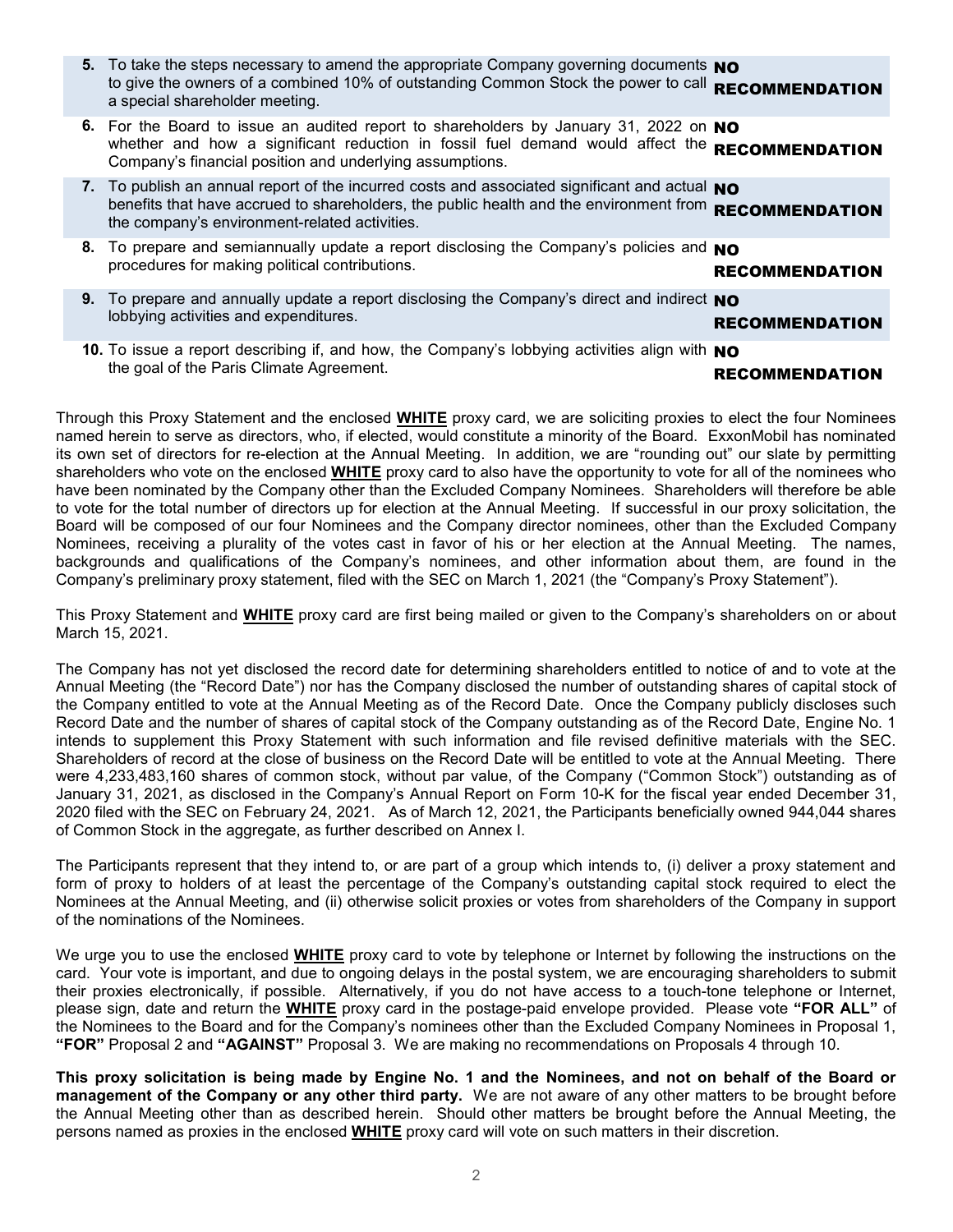**If you have already voted using the Company's blue proxy card, you have every right to change your vote by using the enclosed WHITE proxy card to vote again by telephone or Internet by following the instructions on the WHITE proxy card. Alternatively, you may sign, date and return the enclosed WHITE proxy card in the postagepaid envelope provided.** Only the latest validly executed proxy that you submit will be counted; any proxy may be revoked at any time prior to its exercise at the Annual Meeting by following the instructions under "Can I change my vote or revoke my proxy?" in the Questions and Answers section.

**For instructions on how to vote and other information about the proxy materials, see the Questions and Answers section starting on page 15.**

### **YOUR VOTE IS IMPORTANT**

**We urge you to submit your vote using the WHITE proxy card via Internet or by telephone as soon as possible.** 

**Due to ongoing delays in the postal system, we encourage you to vote electronically. If you do not have access to a touch-tone phone or Internet, you may sign, date and return the enclosed WHITE proxy card in the postage-paid envelope provided.** 

**For additional instructions for each of these voting options, please refer to the enclosed WHITE proxy card.** 

**If you have any questions or require any assistance with voting your shares, please contact our proxy solicitor:**

**Innisfree M&A Incorporated ("Innisfree") Shareholders May Call: (877) 750-8310 (TOLL-FREE from the U.S. and Canada) or +1(412) 232-3651 (from other countries)**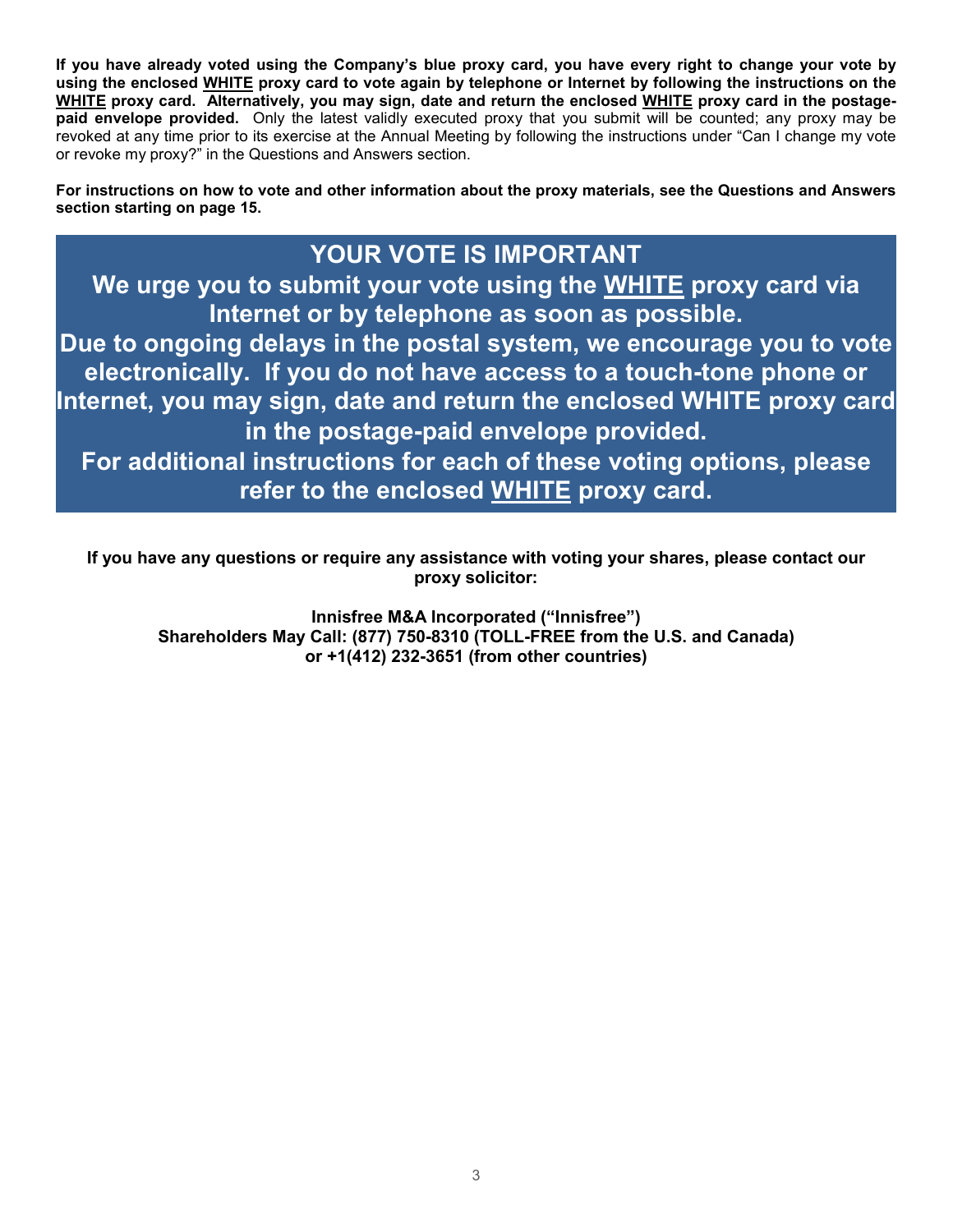### **BACKGROUND OF THIS PROXY SOLICITATION**

#### *Engine No. 1's Engagement with the Company*

Since December 2020, and over the course of this year, representatives of Engine No. 1 have engaged in a dialogue with representatives of the Company and members of its Board and have corresponded with such individuals to discuss, among other things, Engine No. 1's concerns with the direction of the Company and what Engine No. 1 believes is an ongoing destruction of shareholder value. Engine No. 1 has also discussed with these Company representatives and Board members Engine No.1's plans to increase Company shareholder value, including the election of Engine No.1 Nominees, who Engine No.1 believes can help the Company to chart a new, growth-oriented path forward for all Company stakeholders. Outlined below are the key interactions and communications between Engine No. 1 and the Company leading up to the filing of this Proxy Statement:

On December 7, 2020, Engine No. 1 sent a letter to the Board outlining its case for change at the Company and calling on the Company to (i) refresh the Board with highly qualified, independent directors who have diverse track records of success in the energy sector, (ii) impose greater long-term capital allocation discipline by applying more stringent approval criteria for new capital expenditures, including lower required break-even oil and gas prices, (iii) implement a strategic plan for sustainable value creation by fully exploring growth areas, including more significant investment in clean energy and (iv) overhaul management compensation to better align incentives with shareholder value creation.

On December 18, 2020, Engine No. 1's legal counsel sent a letter to the Company requesting the Company's questionnaire and nominee representations agreement, both of which are required for shareholders to nominate directors.

On December 21, 2020, members of Engine No. 1 met by video with employees of the Company to discuss the matters raised by Engine No. 1 in its December 7 letter to the Board.

On December 24, 2020, a representative of Engine No. 1 and a representative of the Company had a call to further discuss the matters raised by Engine No. 1 in its December 7 letter to the Board.

On January 4, 2021, Engine No. 1's legal counsel sent a letter to the Company requesting access to certain shareholder records.

On January 6, 2021, a member of Engine No. 1 and an advisor to the Company had a follow-up call to further discuss the matters raised by Engine No. 1 in its December 7 letter to the Board.

On January 11, 2021, Engine No. 1's legal counsel received a response letter from the Company to its January 4 request for access to certain shareholder records. The Company's response sought additional information from Engine No. 1 and stated that the Company was reserving "its right to reject [Engine No. 1's] request".

On January 14, 2021, a member of Engine No. 1 had a follow-up call with an advisor to the Company who stated that the Company was willing to sign a confidentiality agreement with Engine No. 1 to review and give input with respect to announcements that the Company intended to make on the Company's upcoming quarterly earnings call and get some credit for such announcements, as well as to extend the notice date for Engine No. 1 to formally nominate individuals for election to the Board. This advisor, however, also stated that the Company did not intend to appoint or even to meet with any of Engine No. 1's nominees and was not concerned that institutional investors would expect them to meet with such nominees. The member of Engine No. 1 replied that Engine No. 1 was not interested in getting such credit (and no such confidentiality agreement was ever signed), but was concerned by the Company's position with respect to its nominees. At this point the advisor said that no final decisions had been made and that Engine No. 1 should encourage ExxonMobil's CEO and Lead Board Director to consider Engine No. 1's nominees. Engine No. 1 hereby states for the record that the Company never interviewed or asked to interview any of the Engine No. 1 Nominees.

On January 20, 2021, Engine No. 1's legal counsel responded to the Company's January 11 letter by providing the additional information that the Company requested and noting that it was doing so "in the spirit of the constructive and substantive dialogue" and despite the fact that the Company's January 11 letter "raise[d] highly technical objections and ignore[d] black letter New York law" in delaying Engine No. 1's right to the shareholder materials it requested.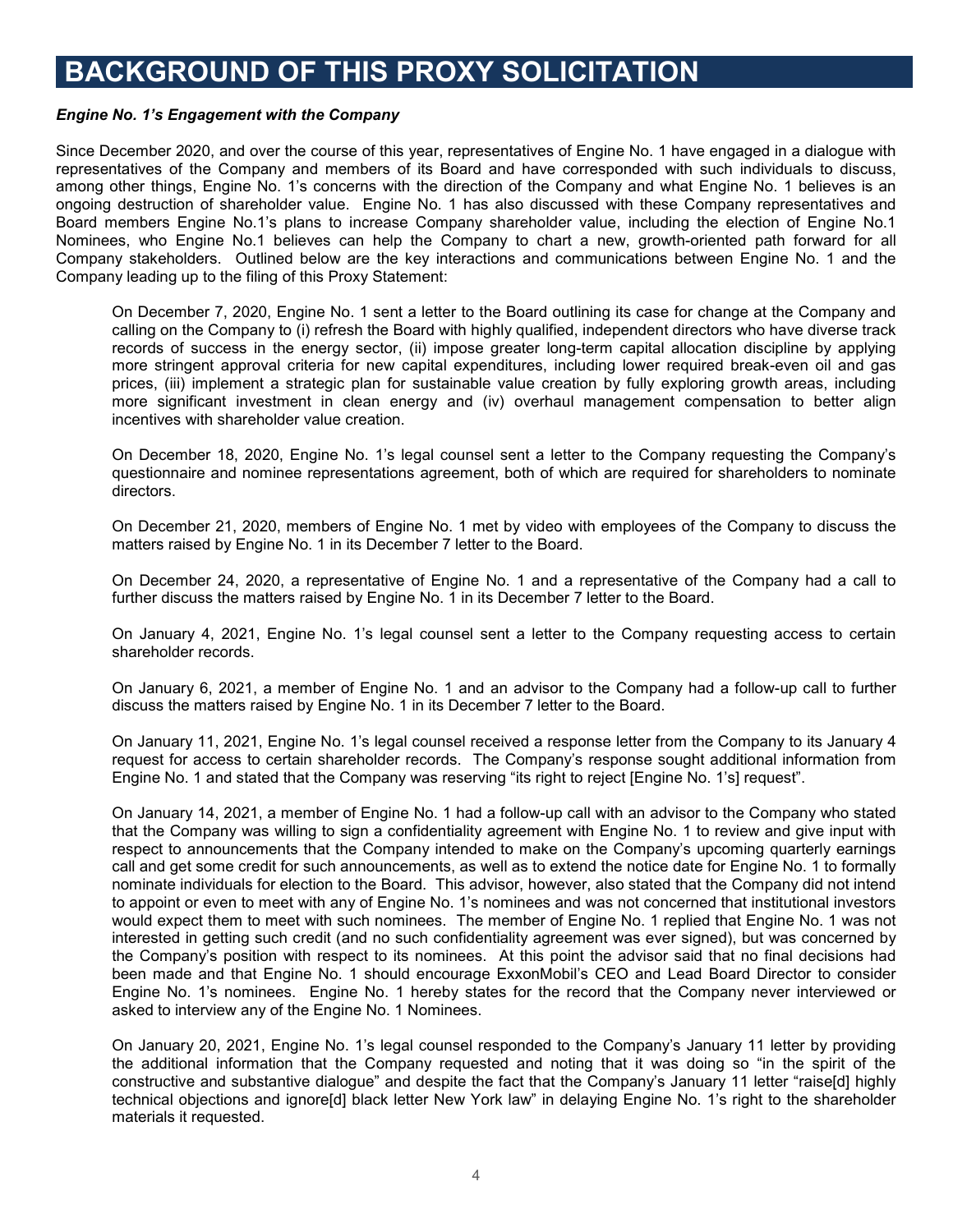On January 22, 2021, members of Engine No. 1 met by video with the Company's CEO and Lead Board Director (the "Lead Director") to discuss the matters raised by Engine No. 1 in its December 7 letter to the Board and a possible resolution. The Lead Director stated that Engine No. 1's nominees did not meet the Board's criteria for new directors, which he described generally as having held the CEO role at companies with large market capitalizations, scale, and geographic scope. A member of Engine No. 1 asked, given the Company's underperformance over the last decade, whether it would be appropriate to reconsider such criteria, and also pointed out that in any case at least two of Engine No. 1's nominees met such criteria while others offered expertise in areas specifically described by ExxonMobil as being important to the Company's future. The Lead Director replied that while he could make no promises, he would discuss this with the Board. The Company ultimately appointed three new directors, two of whom have no large public company CEO experience.

On January 27, 2021, Engine No. 1 submitted a notice of its intent to nominate the four Nominees for election as directors at the Annual Meeting.

On February 9, Engine No. 1 and the Company entered into an NDA related to the shareholder information sought by Engine No. 1 in its January 4 letter.

On February 15, 2021, Engine No. 1 received certain of the shareholder information it sought in its January 4 letter.

On February 22, 2021, Engine No. 1 sent a letter to the Board, in response to Company claims regarding its adherence to the goals of the Paris Agreement and its carbon capture expertise, noting that while ExxonMobil has gone from dismissing emissions reduction goals as a "beauty competition" to claiming repeatedly that its emissions reduction plans are consistent with the Paris Agreement, ExxonMobil's methodology actually omits the majority of the Company's emissions.[1](#page-4-0)

On March 1, 2021, the Company filed its preliminary proxy statement with the SEC.

On March 2, 2021, Engine No. 1 filed its preliminary proxy statement with the SEC.

On March 11, 2021, Engine No. 1 filed its revised preliminary proxy statement with the SEC.

#### *Engine No. 1's Plan for Value Creation*

 $\overline{a}$ 

As discussed in various materials filed with the SEC, Engine No. 1 has called for the Company to impose better long-term capital allocation discipline, overhaul its management compensation to better align incentives with shareholder value creation, implement a strategic plan for sustainable value creation in a changing world by fully exploring growth areas (including more significant investment in clean energy) and to refresh the Board with Engine No. 1's highly qualified, independent Nominees, each of whom have track records of success in energy and can help the Board position ExxonMobil to successfully evolve with changing industry dynamics.

- Imposing Better Long-Term Capital Allocation Discipline: We believe ExxonMobil needs a more disciplined and forward-thinking approach to capital allocation strategy, including a long-term commitment to only funding projects that can break-even at much more conservative oil and gas prices. We believe that a long-term commitment to cutting unproductive CapEx and tightening project return requirements for approval would likely increase free cash flow, strengthen the Company's balance sheet, and help secure its ability to cover its dividend, which are crucial considerations particularly for the Company's smaller shareholders.
- Overhaul Management Compensation to Better Align Incentives with Shareholder Value Creation: We believe that the Company's management compensation plans should be overhauled for the long-term to better align compensation with value creation for shareholders. Such changes would include utilizing pre-set weightings and targets, employing more cost management and balance sheet-focused metrics, and measuring value creation not just by reference to the oil and gas industry but to the overall market, to ensure that management is not rewarded for outperforming the industry but eroding shareholder value.

<span id="page-4-0"></span><sup>1</sup> *See* Crowley, Kevin, "Exxon CEO Calls Rivals' Climate Goals a 'Beauty Competition,'" BLOOMBERG (Mar. 6, 2020), *available at* https://www.chron.com/business/energy/article/Exxon-CEO-Calls-Rivals-Climate-Targets-a-15110580.php*; see also* Press Release, ExxonMobil, A Message from Darren Woods to Employees (Feb. 12, 2021) (" In the fourth quarter, we announced new emissions reductions plans for 2025 that are consistent with the goals of Paris.")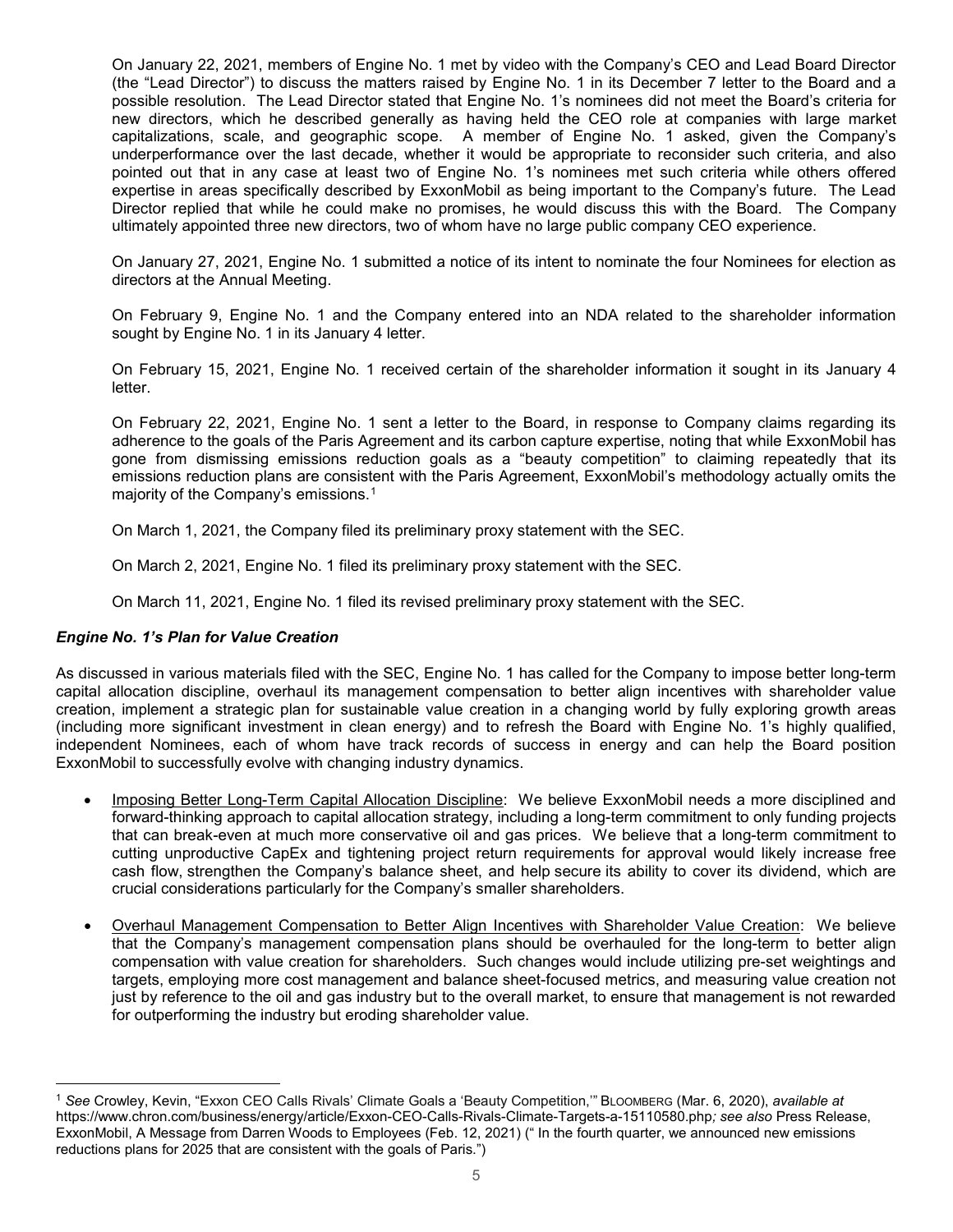- Implementing a Strategic Plan for Sustainable Value Creation in a Changing World: While we understand that change will not come overnight, we believe that ExxonMobil should fully explore ways to leverage its scale and expertise in delivering energy by exploring growth areas, including more significant investment in net-zero emissions energy sources and clean energy infrastructure, under the guidance of a special committee of the Board with relevant experience created for this purpose.
- Refreshing the Board with Engine No. 1's Highly Qualified, Independent Nominees: As demonstrated in more detail in Proposal 1 below, we believe our Nominees bring to bear a diverse set of experiences in successful, global energy operations and decades of leading value-creating transformations in the industry. We believe that, based on their track record and experience in the energy arena, they can help the Board unlock sustainable, longterm shareholder value by addressing the fundamental issues facing the Company as it looks toward the future.

Unfortunately, it appears that the Company and Engine No. 1 envision very different futures for the Company. Therefore, Engine No. 1, through this Proxy Statement, is providing shareholders with the opportunity to weigh in and cast their votes for a slate of shareholder-nominated nominees for the first time in the Company's history.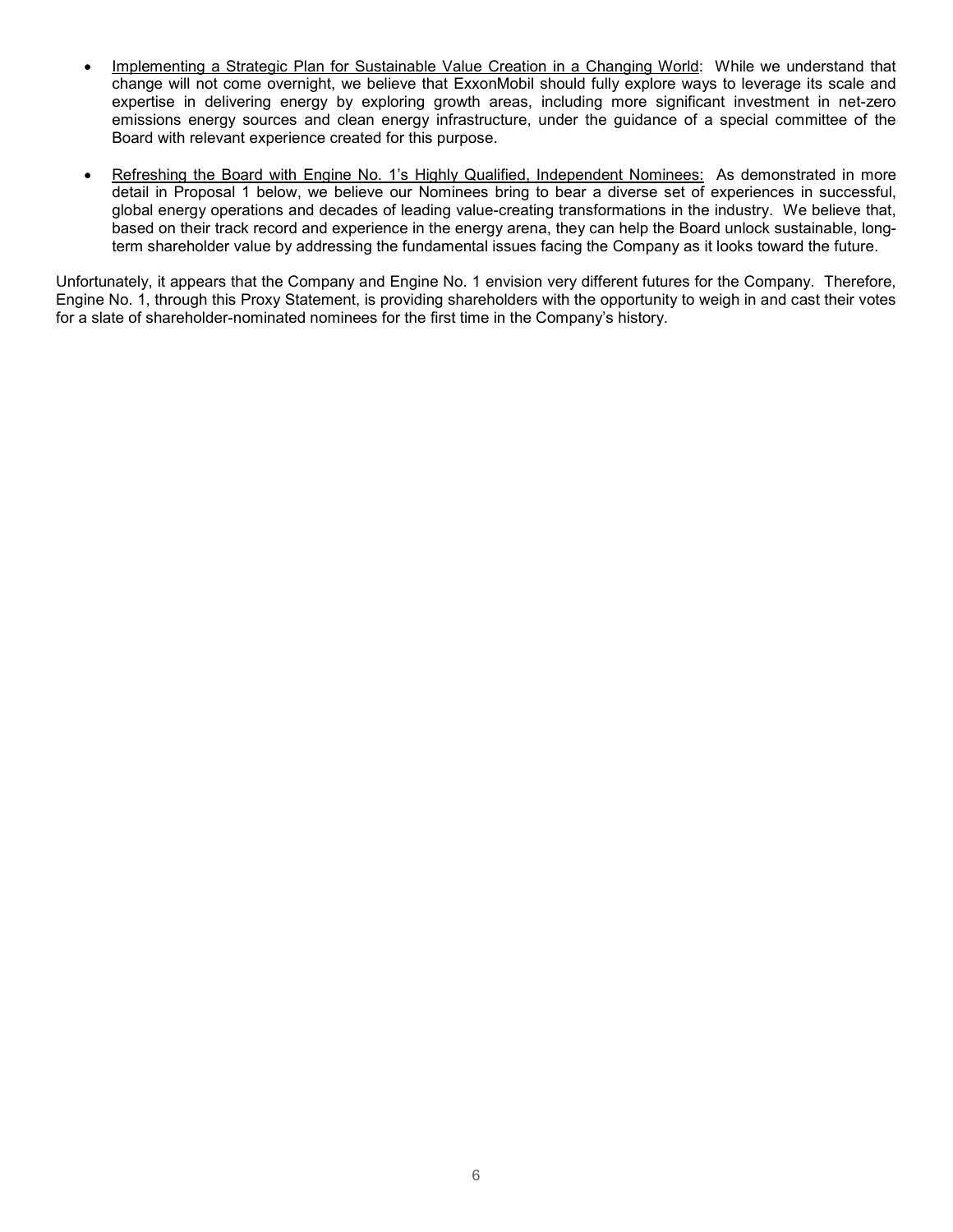### **PROPOSAL 1: ELECTION OF DIRECTORS**

The Board currently consists of twelve directors, each elected annually. We are soliciting proxies to elect our four Nominees, who, if elected, would only constitute a minority of the Board. We are "rounding out" our slate of Nominees by permitting shareholders to also vote for the Company's nominees other than the Excluded Company Nominees so that shareholders voting using the **WHITE** proxy card will be able to vote for all available directorships at the Annual Meeting. Even if the four Nominees are elected, the Nominees will represent a minority of the members of the Board, and therefore there can be no assurance that they can implement the actions that they believe are necessary to enhance shareholder value without the support of the other members of the Board.

If successful in our proxy solicitation, the Board will be composed of our four Nominees — Gregory J. Goff, Kaisa Hietala, Alexander A. Karsner and Anders Runevad — and all of the Company's nominees for election at the Annual Meeting other than the Excluded Company Nominees, Steven A. Kandarian, Douglas R. Oberhelman, Samuel J. Palmisano and Wan Zulkiflee. If elected, each of the Nominees and the Company's nominees for election at the Annual Meeting other than the Excluded Company Nominees will serve one-year terms until the 2022 annual meeting of shareholders and until their successors have been duly elected and qualified. There is no assurance that any incumbent director will serve as a director if one or more of the Nominees are elected to the Board.

Each of the Nominees has agreed to being named as a Nominee in this Proxy Statement and has confirmed his or her willingness to serve on the Board, if elected. The age and other information related to our Nominees shown below are as of the date of the filing of this Proxy Statement.

We are soliciting proxies to elect only the four Nominees listed herein and the Company's nominees other than the Excluded Company Nominees. Accordingly, the enclosed **WHITE** proxy card may only be voted for the Nominees and does not confer discretionary voting power with respect to any of the Excluded Company Nominees. Shareholders who return the **WHITE** proxy card will only be able to vote for the Nominees listed on the card and the Company's nominees other than the Excluded Company Nominees. You can only vote for all of the Company's nominees by signing and returning a blue proxy card provided by the Company, by requesting a legal proxy and casting your vote by ballot in person by attending the virtual Annual Meeting or by voting via Internet or toll-free telephone number provided in the Company's Proxy Statement.

#### *Nominees:*

#### **GREGORY J. GOFF**



| Age: Address | 64; 13 Montivillers, San Antonio, TX 78257                                                                                                                                                                                                                                                                                                                                                                                                                                                                                                                                                                                                                                                                                                                                                                                                                                                                                                                                                                                                          |  |  |
|--------------|-----------------------------------------------------------------------------------------------------------------------------------------------------------------------------------------------------------------------------------------------------------------------------------------------------------------------------------------------------------------------------------------------------------------------------------------------------------------------------------------------------------------------------------------------------------------------------------------------------------------------------------------------------------------------------------------------------------------------------------------------------------------------------------------------------------------------------------------------------------------------------------------------------------------------------------------------------------------------------------------------------------------------------------------------------|--|--|
| Occupation   | See below                                                                                                                                                                                                                                                                                                                                                                                                                                                                                                                                                                                                                                                                                                                                                                                                                                                                                                                                                                                                                                           |  |  |
| Experience   | Gregory J. Goff most recently served as the Executive Vice Chairman of the Board of Directors of Marathon<br>Petroleum Corporation ("Marathon Petroleum"), an integrated downstream energy company, until his<br>retirement in 2019. Mr. Goff joined Marathon Petroleum in 2018 following its acquisition of Andeavor, a<br>leading petroleum refining, marketing and logistics company formerly known as Tesoro Corporation.<br>Previously, from 2010 to 2018, he served as the President and Chief Executive Officer of Andeavor<br>Logistics LP (f/k/a Tesoro Logistics LP), a NYSE-listed master limited partnership that owned, operated and<br>developed crude oil and refined products, logistics assets and natural gas gathering and processing assets.<br>Under Mr. Goff's leadership, Andeavor generated total returns of over 1,200%, significantly outperforming<br>the U.S. energy sector's total return of 55% during his tenure. In 2018, Harvard Business Review named<br>Mr. Goff one of the "Best-Performing CEOs in the World." |  |  |
|              | Prior to joining Andeavor, Mr. Goff had an almost 30-year career with ConocoPhillips, during which time he<br>held various leadership positions in Exploration and Production, and Downstream, including serving as                                                                                                                                                                                                                                                                                                                                                                                                                                                                                                                                                                                                                                                                                                                                                                                                                                 |  |  |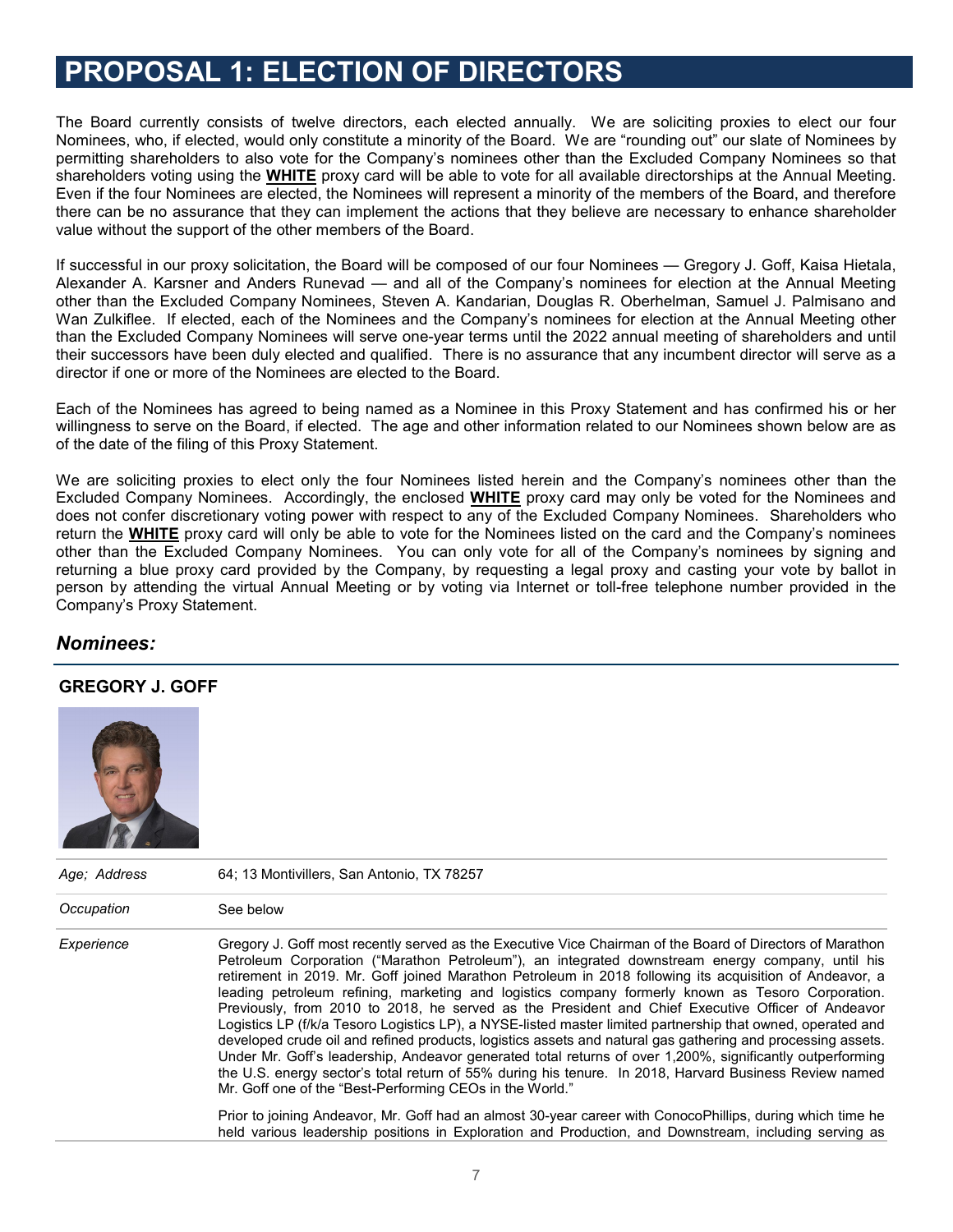Senior Vice President of Global Commercial businesses from 2008 to 2010.

Since 2020, Mr. Goff has served on the Board of Directors of Enbridge Inc., a Canadian energy infrastructure company, and since 2011, he has served on the Board of Directors of Avient Corporation (f/k/a PolyOne Corporation), a U.S. polymer company. Mr. Goff served as the Chairman of the Board of Directors of Andeavor Logistics GP LLC (the general partner of Andeavor Logistics LP) from 2010 until 2018 and of Andeavor LLC (f/k/a Tesoro Corp.), a large petroleum refining and marketing company, from 2014 until 2018 (having served on the Board of Directors of Andeavor LLC since 2010). From 2018 to 2019, he served as the Vice Chairman of the Board of Directors of Marathon Petroleum Corporation and as a member of the Board of Directors of MPLX LP, a master limited partnership formed by Marathon Petroleum Corporation to own, operate, develop and acquire midstream energy infrastructure assets. Mr. Goff also served as the Chairman of the Board of Directors of Western Refining Logistics, LP, a master limited partnership that operated, developed and acquired terminals, storage tanks, pipelines and other logistics assets related to the terminalling, transportation and storage of crude oil and refined products, from 2017 until Andeavor Logistics LP's acquisition of Western Refining Logistics LP in 2018.

Mr. Goff is the Founder of the Goff Strategic Leadership Center at the University of Utah David Eccles School of Business.

Mr. Goff holds a BS and an MBA from the University of Utah.

*Skills & Qualifications* Mr. Goff's qualifications to serve as a director include his extensive board and management experience, including as the Chairman, President and Chief Executive Officer of a leading petroleum refining, marketing and logistics company and his decades of worldwide experience in the oil and gas industry.

#### **KAISA HIETALA**



| Age; Address                       | 49; Bulevardi 6 A, 00120 Helsinki, Finland<br>See below                                                                                                                                                                                                                                                                                                                                                                                                                                                                                                                                                                                                                                                                                                                                                                                                                           |  |  |  |
|------------------------------------|-----------------------------------------------------------------------------------------------------------------------------------------------------------------------------------------------------------------------------------------------------------------------------------------------------------------------------------------------------------------------------------------------------------------------------------------------------------------------------------------------------------------------------------------------------------------------------------------------------------------------------------------------------------------------------------------------------------------------------------------------------------------------------------------------------------------------------------------------------------------------------------|--|--|--|
| Occupation                         |                                                                                                                                                                                                                                                                                                                                                                                                                                                                                                                                                                                                                                                                                                                                                                                                                                                                                   |  |  |  |
| Experience                         | Kaisa Hietala has served since 2019 as a Partner and co-owner of Gaia Group Oy (d/b/a GAIA Consulting),<br>a sustainable business consulting firm focused on helping companies turn climate challenges into profitable<br>business opportunities. From 2014 to 2019, Ms. Hietala served as the EVP of Renewable Products at<br>Neste Oyj ("Neste"), a renewable products company, after serving as VP of Renewable Fuels at Neste.<br>During her tenure at Neste, its revenues in the Renewable Products segment grew by 1.6x and operating<br>profits grew by 4x. Ms. Hietala played a central role in the strategic transformation of Neste into the world's<br>largest and most profitable large producer of renewable diesel and jet fuel, a transformation that, in 2019,<br>Harvard Business Review called one of the "Top 20 Business Transformations of the Last Decade." |  |  |  |
|                                    | Since 2016, Ms. Hietala has served on the Board of Directors, including on the Audit Committee, of Kemira<br>Oyj, a Finnish specialty chemicals company, and since 2020, on the Board of Directors, including on the<br>Audit Committee, of Smurfit Kappa Group, an Irish corrugated packaging company. She has served as the<br>Chairman of the Board of Directors of Tracegrow Oy, a private Finnish sustainable fertilizers company,<br>since 2019.                                                                                                                                                                                                                                                                                                                                                                                                                            |  |  |  |
|                                    | Ms. Hietala is a member of the Sustainability Supervisory Board of Aalto University, Finland and a member<br>of the Supervisory Board of Oulu University.                                                                                                                                                                                                                                                                                                                                                                                                                                                                                                                                                                                                                                                                                                                         |  |  |  |
|                                    | Ms. Hietala holds an MS from the University of Oulu in Finland and an MPhil from the University of<br>Cambridge in the United Kingdom.                                                                                                                                                                                                                                                                                                                                                                                                                                                                                                                                                                                                                                                                                                                                            |  |  |  |
| <b>Skills &amp; Qualifications</b> | Ms. Hietala's qualifications to serve as a director include her leadership experience in effectuating strategic<br>change in the energy sector and experience in the oil and gas industry.                                                                                                                                                                                                                                                                                                                                                                                                                                                                                                                                                                                                                                                                                        |  |  |  |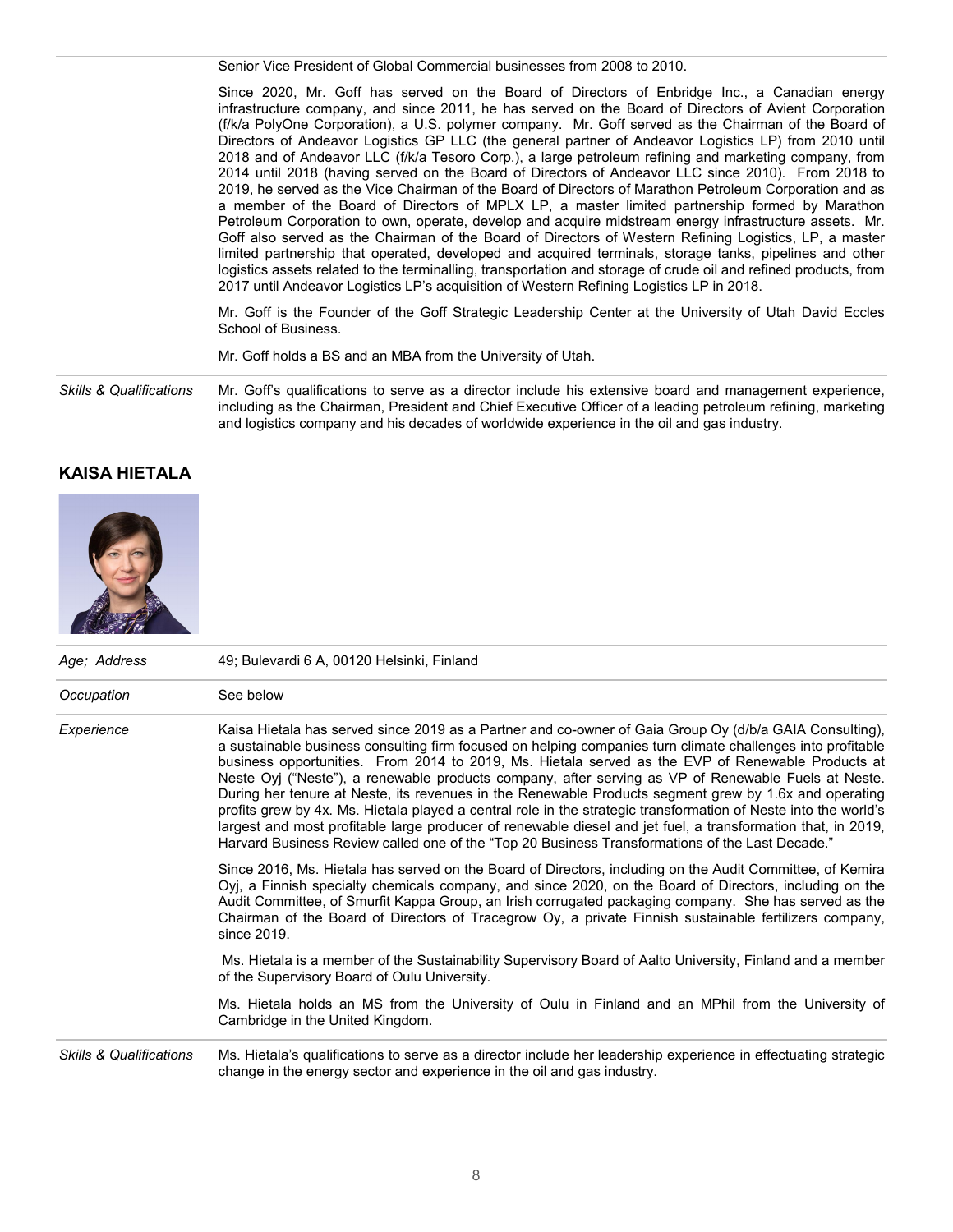#### **ALEXANDER A. KARSNER**



| Age; Address | 53; c/o Engine No. 1 LLC, 710 Sansome St., San Francisco, California 94111<br>See below                                                                                                                                                                                                                                                                                                                                                                                                                                                                                                                                                                                                                                                                                                                                                                                                                                                                                                                                                                                                                                                                                   |  |  |  |
|--------------|---------------------------------------------------------------------------------------------------------------------------------------------------------------------------------------------------------------------------------------------------------------------------------------------------------------------------------------------------------------------------------------------------------------------------------------------------------------------------------------------------------------------------------------------------------------------------------------------------------------------------------------------------------------------------------------------------------------------------------------------------------------------------------------------------------------------------------------------------------------------------------------------------------------------------------------------------------------------------------------------------------------------------------------------------------------------------------------------------------------------------------------------------------------------------|--|--|--|
| Occupation   |                                                                                                                                                                                                                                                                                                                                                                                                                                                                                                                                                                                                                                                                                                                                                                                                                                                                                                                                                                                                                                                                                                                                                                           |  |  |  |
| Experience   | Alexander A. Karsner is a leading corporate innovation strategist and accomplished energy industry<br>entrepreneur, policymaker, regulator and diplomat with more than three decades of global conventional and<br>renewable energy experience, spanning every natural resource. Since 2015, he has served as Senior<br>Strategist at X (formerly Google X), the innovation lab of Alphabet Inc., where he is part of the executive<br>leadership team, shaping strategy for technology, policy, and commercialization at the nexus of natural<br>resources and AI, machine learning, geospatial engineering, and high-performance computing. From 2016<br>to 2019, Mr. Karsner served as Managing Partner of Emerson Collective, an investment platform funding<br>non-profit, philanthropic and for-profit portfolios advancing education, health, immigration, the environment,<br>and other initiatives. Along with Emerson's Founder and Principal, Laurene Powell Jobs, Mr. Karsner co-<br>founded Emerson Elemental (since spun out as Elemental Labs) with a deep focus on market-based<br>solutions and technologies addressing conservation and climate change. |  |  |  |
|              | Mr. Karsner began his career developing large-scale energy infrastructure and has led or contributed to<br>project development, management and finance; enabling significant value creation on six continents. As a<br>private equity investor, venture partner and advisor, his portfolios have included some of the most<br>successful clean tech startups of the past decade, including Nest (AI), Tesla (mobility), Recurrent (solar),<br>Codexis (biotech) and Carbon (3D printing).                                                                                                                                                                                                                                                                                                                                                                                                                                                                                                                                                                                                                                                                                 |  |  |  |
|              | From 2005 to 2008, Mr. Karsner served as US Assistant Secretary of Energy, responsible for multi-billion<br>dollar federal R&D programs and National Laboratories. In this role, he was on point to assemble<br>significant bipartisan coalitions to implement or enact the Energy Policy Act (2005), the Energy<br>Independence and Security Act (2007), and the America Competes Act (2008), all of which remain<br>foundational to the framework of federal energy policy and regulation today.                                                                                                                                                                                                                                                                                                                                                                                                                                                                                                                                                                                                                                                                        |  |  |  |
|              | Mr. Karsner exercised a discrete diplomatic and security role as a principal representative of the United<br>States in the negotiations on the UN Framework Convention on Climate Change and other bilateral energy<br>and environmental technology accords.                                                                                                                                                                                                                                                                                                                                                                                                                                                                                                                                                                                                                                                                                                                                                                                                                                                                                                              |  |  |  |
|              | Mr. Karsner is Executive Chairman of Manifest Energy, an energy technology development and investment<br>firm he founded in 2008. Earlier in his career, from 1999 to 2006, Mr. Karsner was Founder and Managing<br>Director of Enercorp, a private company involved in international project development, management, and<br>financing of clean and sustainable energy infrastructure. Enercorp was international agent and partner to<br>Vestas Wind Systems A/S, a wind turbine manufacturing, installation, and servicing company, and a<br>pioneer in large-scale wind power plant design and development. He has also worked with Tondu Energy<br>Systems of Texas, Wartsila Power Development of Finland, and other multi-national energy firms and<br>developers, managing a wide array of conventional and renewable sources of energy.                                                                                                                                                                                                                                                                                                                          |  |  |  |
|              | Mr. Karsner has served on the Board of Directors of Applied Materials (NASDAQ:AMAT), a leading<br>semiconductor equipment company, since 2008. He has also served as a member of the Board of Directors<br>of Conservation International, a privately held non-profit organization, since 2009. In addition, since 2015,<br>he has served as a Precourt Energy Scholar at Stanford University's School of Civil and Environmental<br>Engineering and serves on the Schultz-Stephenson Energy Task Force at the Hoover Institution. He also<br>serves as an Associate at Harvard's Kennedy School addressing the geopolitics of energy technology.<br>Finally, since 2016, he has served on the Advisory Boards of MIT Medialab and the Polsky Center for<br>Entrepreneurship at the University of Chicago's Booth School of Business.                                                                                                                                                                                                                                                                                                                                     |  |  |  |
|              | Mr. Karsner is also a Henry Crown Fellow of the Aspen Institute, a Life Member of the Council on Foreign<br>Relations, and member of the Trilateral Commission. He was formerly a member of the National Petroleum<br>Council and served on the boards of the Gas Technology Institute and University of Chicago's Argonne<br>National Lab.                                                                                                                                                                                                                                                                                                                                                                                                                                                                                                                                                                                                                                                                                                                                                                                                                               |  |  |  |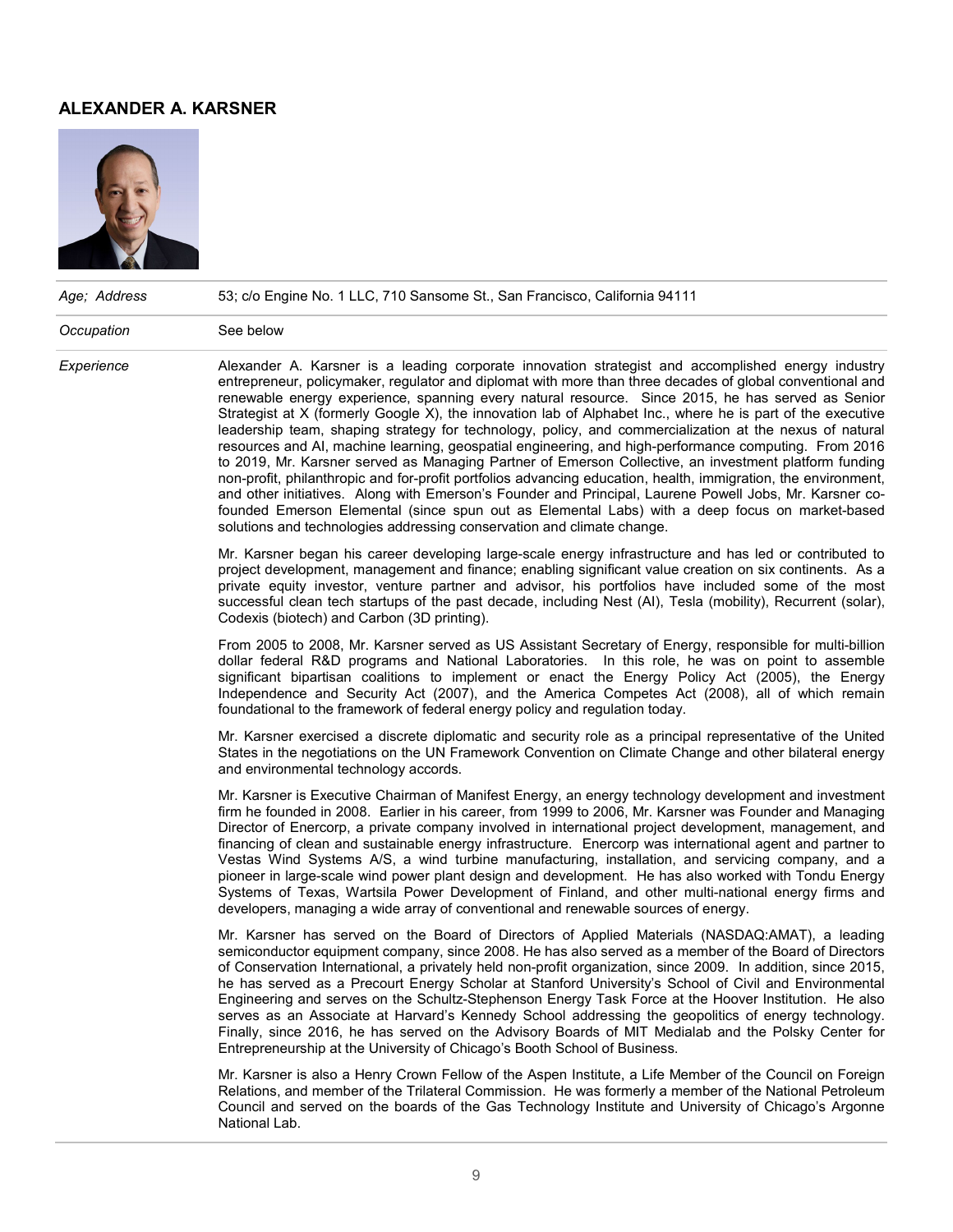#### Mr. Karsner holds a BA with honors from Rice University and an MA from Hong Kong University.

*Skills & Qualifications* Mr. Karsner's qualifications to serve as a director include his decades of experience in the global conventional and renewable energy sector.

#### **ANDERS RUNEVAD**



| Age; Address            | 60; Sothönsvägen 4B 23941 Falsterbo, Sweden                                                                                                                                                                                                                                                                                                                                                                                                                                                                                                                                                                                                                                                                                                                                                                                                                              |
|-------------------------|--------------------------------------------------------------------------------------------------------------------------------------------------------------------------------------------------------------------------------------------------------------------------------------------------------------------------------------------------------------------------------------------------------------------------------------------------------------------------------------------------------------------------------------------------------------------------------------------------------------------------------------------------------------------------------------------------------------------------------------------------------------------------------------------------------------------------------------------------------------------------|
| Occupation              | See below                                                                                                                                                                                                                                                                                                                                                                                                                                                                                                                                                                                                                                                                                                                                                                                                                                                                |
| Experience              | Anders Runevad served as the Chief Executive Officer of Vestas Wind Systems A/S, a wind turbine<br>manufacturing, installation, and servicing company, with more installed wind power worldwide than any<br>other manufacturer, for six years from 2013 to 2019, and is credited with turning around the company.<br>During his tenure, Vestas' stock returned 480% in total, significantly outperforming the global energy and<br>industrials sectors. He was included in Fortune's "Businessperson of the Year" list in 2016 and was named<br>one of the "Best-Performing CEOs in the World" by Harvard Business Review in 2016, 2017, and 2019.<br>Also, under his leadership, Vestas joined the Paris Pledge for Action as a non-party stakeholder in 2015 in<br>connection with the adoption of the Paris Agreement.                                                |
|                         | Prior to joining Vestas, Mr. Runevad spent 28 years at Ericsson Group, an international<br>telecommunications company based in Sweden, during which time he held various leadership positions,<br>most recently as President of Region West & Central Europe (2010-2013), and he also served as a<br>member of Ericsson's Global Executive Team. Mr. Runevad's other roles and responsibilities included<br>serving as a member of the Board of Directors and Executive Vice President, Sony Ericsson (2006-2010);<br>President, Ericsson Brazil (2004-2006); Vice President, Sales and Marketing, Business Unit Network,<br>Ericsson AB (2000-2004); and President, Ericsson Singapore (1996-2000).                                                                                                                                                                     |
|                         | Since 2020, Mr. Ruenevad has served as a member of Vestas' Board of Directors and as a member of the<br>Board of Directors of PEAB AB, a construction and civil engineering company headquartered in Förslöv,<br>Sweden. In addition, he served as a member of the Board of Directors of NKT A/S, a leading cable and<br>cable accessories supplier to the energy sector, from 2017 until its demerger into NKT A/S and Nilfisk A/S<br>in the same year. Since the demerger, he has served as a member of the Board of Directors of Nilfisk A/S,<br>a cleaning equipment producer and supplier. In addition, since 2018, he has served as a member of the<br>Board of Directors of Schneider Electric SE, a multinational energy and software company. He previously<br>served as Chairman of the Board of Directors of MHI Vestas Offshore Wind A/S, from 2017 to 2020. |
|                         | Mr. Runevad holds a Master of Science in Electrical Engineering from University of Lund in Sweden.                                                                                                                                                                                                                                                                                                                                                                                                                                                                                                                                                                                                                                                                                                                                                                       |
| Chille & Qualifications | Mr. Punovad's qualifications to some as a director include his management experience as the Chief                                                                                                                                                                                                                                                                                                                                                                                                                                                                                                                                                                                                                                                                                                                                                                        |

*Skills & Qualifications* Mr. Runevad's qualifications to serve as a director include his management experience as the Chief Executive Officer of a leading energy company and his relevant experience on the boards of multiple public multinational companies.

We urge shareholders to vote **FOR ALL** of the Nominees and the Company's nominees, other than the Excluded Company Nominees, using the **WHITE** proxy card today!

Except as stated above, none of the organizations or corporations referenced above is a parent, subsidiary or other affiliate of the Company. We believe that, if elected, each of the Nominees will be considered an independent director of the Company under (i) the Company's Corporate Governance Guidelines, as amended December 6, 2017; (ii) Section 303A.02(a) of NYSE Listed Company Manual; and (iii) paragraph (a)(1) of Item 407 of Regulation S-K. Under the NYSE Listed Company Manual, however, a final determination as to the independence of the Nominees will not be made until after their election and appointment to the Board.

We refer shareholders to the Company's Proxy Statement for the biographies and other important information regarding the Company's nominees.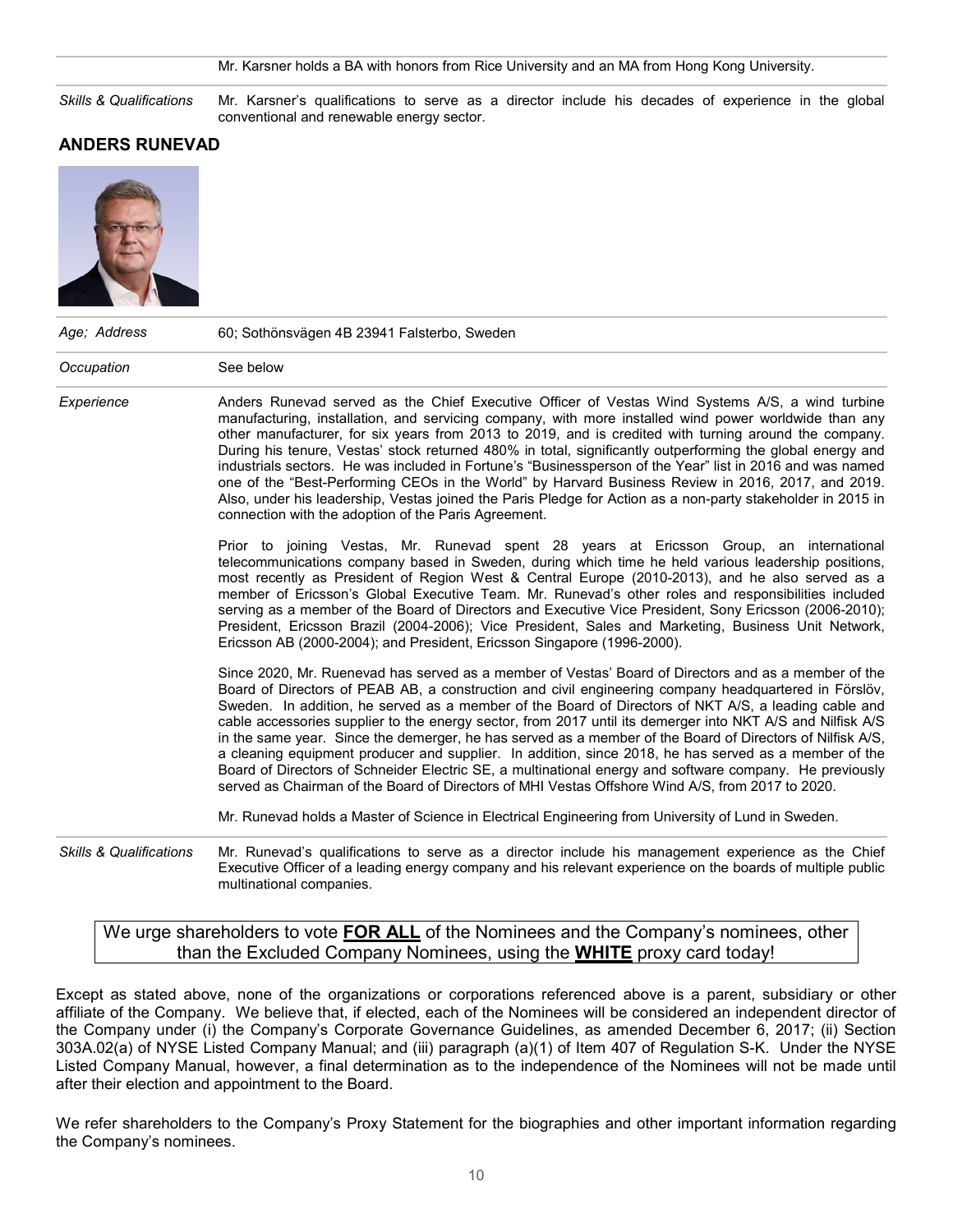The Nominees will not receive any compensation from Engine No. 1 LLC or its affiliates for their services as directors of the Company, if elected. If elected, the Nominees will be entitled to such compensation from the Company as is consistent with the Company's practices for services of non-employee directors. Each of the Nominees has entered into a nominee agreement pursuant to which Engine No. 1 LLC has agreed to pay the costs of soliciting proxies in connection with the Annual Meeting and to defend and indemnify such Nominees against, and with respect to, any losses that may be incurred by them in the event that they become a party to litigation based on their nomination as candidates for election to the Board and the solicitation of proxies in support of their election. Pursuant to each of the nominee agreements, each of the Nominees has agreed to consult with Engine No. 1 LLC regarding the purchase of any securities of the Company.

Each of the Nominees has agreed to being named as a Nominee in this Proxy Statement and has confirmed his or her willingness to serve on the Board, if elected. If Engine No. 1 determines to add or substitute nominees, whether because the Company expands the size of the Board subsequent to the date of this Proxy Statement or for any other reason, it will file an amended proxy statement and proxy card that, as applicable, identifies the additional or substitute nominees, discloses that such nominees have consented to being named in the revised proxy statement and to serve, if elected, and includes biographical and other information about such nominees required by the rules of the SEC.

#### *Vote Required.*

According to the Company's By-Laws, as revised March 1, 2020 (the "By-Laws") and the Company's Proxy Statement, directors will be elected by a plurality of the votes cast (meaning that the twelve director nominees who receive the highest number of shares voted "FOR" their election by the Company's shareholders will be elected to the Board). Abstentions will have no effect on the outcome of Proposal 1.

**We urge you to vote today using our WHITE proxy card.** If you have already voted using the Company's blue proxy card, you have every right to change your vote by using the enclosed **WHITE** proxy card to vote again by telephone or by Internet. In light of ongoing delays in the postal system, we encourage all shareholders to submit their proxies electronically. If you do not have access to a touch-tone phone or Internet, please sign, date and return the enclosed **WHITE** proxy card in the postage-paid envelope provided. Only the latest validly executed proxy that you submit will be counted; any proxy may be revoked at any time prior to its exercise at the Annual Meeting by following the instructions under "Can I change my vote or revoke my proxy?"

**If you have any questions or require any assistance with voting your shares, please contact our proxy solicitor, Innisfree, at (877) 750-8310 (TOLL-FREE from the U.S. and Canada) or +1 (412) 232-3651 (from other locations).**

**We Recommend a Vote FOR ALL of the Nominees and the Company's nominees other than the Excluded Company Nominees using the WHITE proxy card.**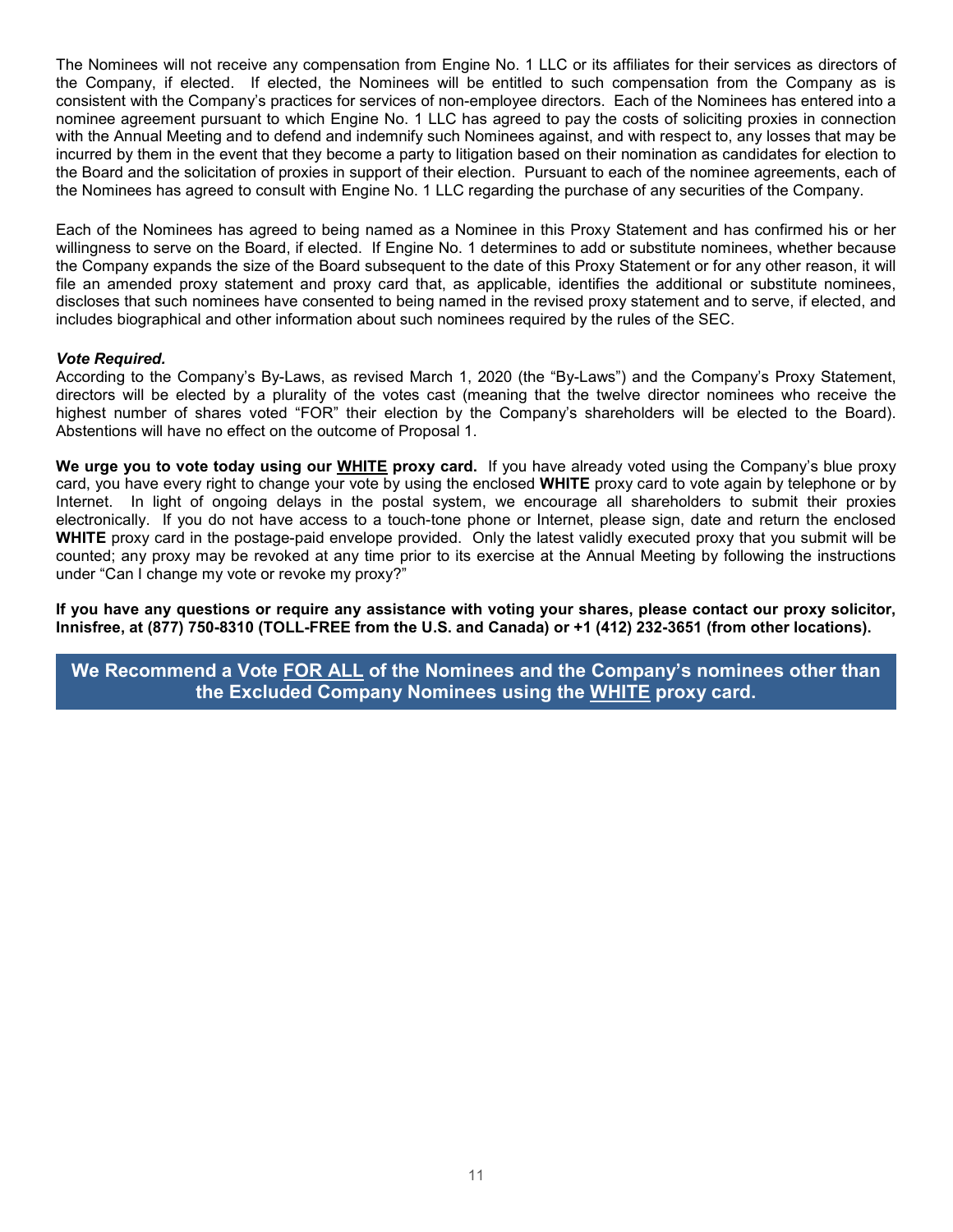## **PROPOSAL 2: RATIFY PRICEWATERHOUSECOOPERS LLP AS THE COMPANY'S INDEPENDENT AUDITOR**

The Company's Proxy Statement disclosed that the Board has determined that it is desirable to request the approval of the appointment of its independent registered public accounting firm by the shareholders of the Company. The Company's Proxy Statement indicates that the Audit Committee of the Board has appointed PricewaterhouseCoopers LLP ("PwC") to audit the Company's financial statements for 2021. A representative of PwC is expected to attend the meeting and will have an opportunity to make a statement if he or she so desires, and will be available to respond to appropriate questions.

#### *Vote Required.*

According to NJ Rev Stat § 14A:5-11 (2019) and the Company's Proxy Statement, the approval of Proposal 2 requires the affirmative vote of the holders of a majority of the votes cast at the Annual Meeting. Abstentions will have no effect on the outcome of Proposal 2.

**We Recommend a Vote FOR Proposal 2 using the WHITE proxy card.**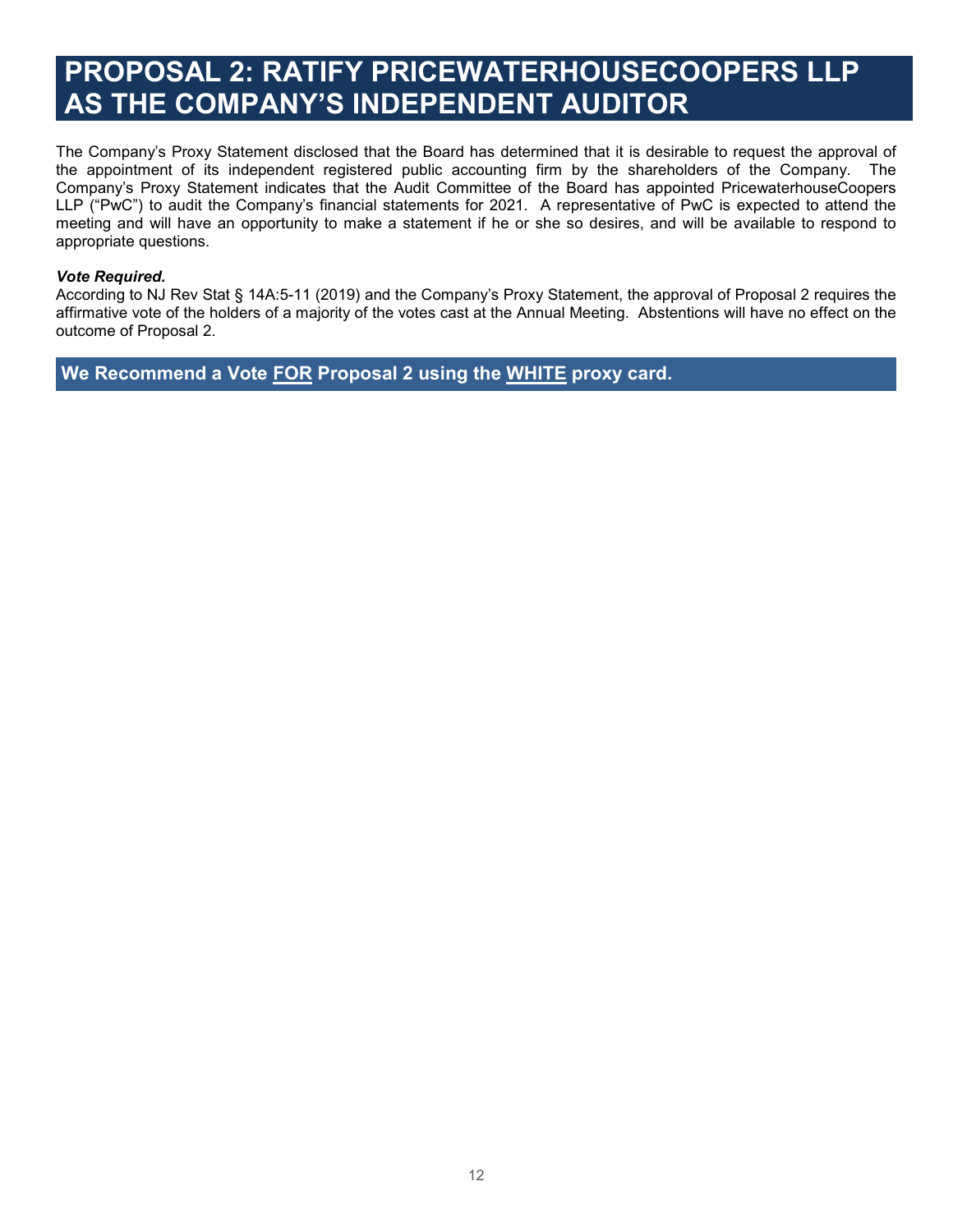### **PROPOSAL 3: ADVISORY VOTE ON THE COMPENSATION OF NAMED EXECUTIVE OFFICERS**

According to the Company's Proxy Statement, shareholders will be asked at the Annual Meeting to vote on a non-binding resolution to approve the compensation of the Company's Named Executive Officers ("NEOs"). The Company's Proxy Statement also states that the Company listens and responds to the feedback from the shareholders.

We believe shareholders should vote AGAINST the proposal to approve the compensation of the Company's NEOs, as we believe that the Company's executive compensation is misaligned with shareholder value and therefore not in the best interests of shareholders.

Despite ExxonMobil's negative cumulative total shareholder return (-12%) from 2017 to 2019, total CEO compensation at the Company rose almost 35% during this period.<sup>[2](#page-12-0)</sup> While the Company's incentive plans focus largely on long-term results, this disjuncture between returns for shareholders and management compensation indicates that such plans require better investor alignment. Unlike many of its peers, ExxonMobil does not disclose the weightings it assigns to various performance metrics or specific targets that management must meet to achieve them, and has not disclosed cost or balance sheet-focused metrics used to measure management performance, creating a lack of accountability for project cost overruns, higher production costs, or balance sheet deterioration.

In addition, return-focused metrics like total shareholder return and Return on Capital Employed are compared only to industry averages without reference to the overall market (unlike Chevron) or cost of capital (unlike BP). As a result, management may be incentivized to deploy capital to generate "leading" industry returns even where shareholders would be better served by increased returns of capital or other investments to strengthen the business for the long term.

The Company's Proxy Statement requested a non-binding, advisory vote on a resolution substantially in the following form:

RESOLVED: That shareholders approve the compensation of the Named Executive Officers, as disclosed pursuant to Item 402 of SEC Regulation S-K, including the Compensation Discussion and Analysis, compensation tables, and narrative discussions in the Company's Proxy Statement.

We encourage all shareholders to review the Company's proxy disclosures in the Company's Proxy Statement in detail.

Note: The shareholder vote on this Proposal 3 will not be binding on the Company or the Board, and it will not be construed as overruling any decision by the Company or the Board, or creating or implying any change to, or additional fiduciary duties for, the Company or the Board.

#### *Vote Required.*

 $\overline{a}$ 

According to NJ Rev Stat § 14A:5-11 (2019) and the Company's Proxy Statement, the approval of Proposal 3 requires the affirmative vote of the holders of a majority of the votes cast at the Annual Meeting. Abstentions will have no effect on the outcome of Proposal 3.

#### **We Recommend a Vote AGAINST Proposal 3 using the WHITE proxy card.**

<span id="page-12-0"></span><sup>2</sup> *See* ExxonMobil's 2021 proxy statement summary compensation table for 2020 and 2020 proxy statement summary compensation table for 2019.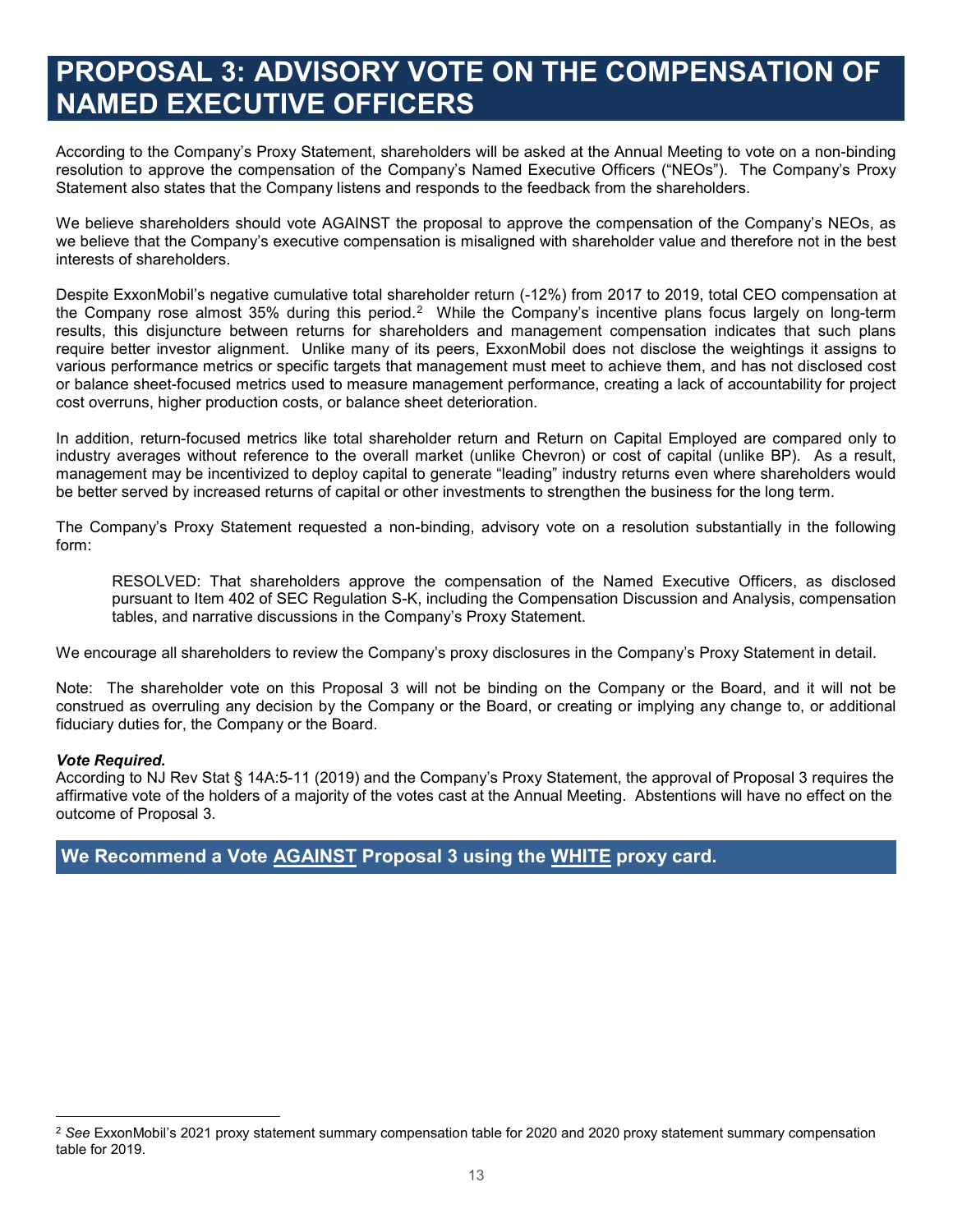### **SHAREHOLDER PROPOSALS TO BE ACTED UPON AT THE ANNUAL MEETING**

Based on information contained in the Company's Proxy Statement, it is expected that shareholders at the Annual Meeting will be asked to cast votes upon the following shareholder proposals (the "Shareholder Proposals"):

#### • **PROPOSAL 4: INDEPENDENT CHAIRMAN**

RESOLVED: The shareholders request the Board of Directors to adopt as policy, and amend the bylaws as necessary, to require the Chair of the Board of Directors, whenever possible, to be an independent member of the Board. This policy would be phased in for the next CEO transition.

If the Board determines that a Chair who was independent when selected is no longer independent, the Board shall select a new Chair who satisfies the requirements of the policy within a reasonable amount of time. Compliance with this policy is waived if no independent director is available and willing to serve as Chair.

#### • **PROPOSAL 5: SPECIAL SHAREHOLDER MEETINGS**

RESOLVED: Shareholders ask our board to take the steps necessary to amend the appropriate company governing documents to give the owners of a combined 10% of our outstanding common stock the power to call a special shareholder meeting without the need to get court approval.

#### • **PROPOSAL 6: REPORT ON SCENARIO ANALYSIS**

RESOLVED: Shareholders request that ExxonMobil's Board of Directors issue an audited report to shareholders on whether and how a significant reduction in fossil fuel demand, envisioned in the IEA Net Zero 2050 scenario, would affect its financial position and underlying assumptions. The Board should summarize its findings to shareholders by January 31, 2022, and the report should be completed at reasonable cost and omitting proprietary information.

#### • **PROPOSAL 7: REPORT ON ENVIRONMENTAL EXPENDITURES**

RESOLVED: Shareholders request that, beginning in 2021, ExxonMobil publish an annual report of the incurred costs and associated significant and actual benefits that have accrued to shareholders, the public health and the environment, including the global climate, from the company's environment-related activities that are voluntary and that exceed U.S. and foreign compliance and regulatory requirements. The report should be prepared at reasonable cost and omit proprietary information.

#### • **PROPOSAL 8: REPORT ON POLITICAL CONTRIBUTIONS**

RESOLVED: that the shareholders of Exxon Mobil Corp. ('Exxon' or 'Company') hereby request the Company to prepare and semiannually update a report, which shall be presented to the pertinent board of directors committee and posted on the Company's website, disclosing the Company's:

- (a) Policies and procedures for making electoral contributions and expenditures (direct and indirect) with corporate funds, including the board's role (if any) in that process; and
- (b) Monetary and non-monetary contributions or expenditures that could not be deducted as an 'ordinary and necessary' business expense under section 162(e)(1)(B) of the Internal Revenue Code, including (but not limited to) contributions or expenditures on behalf of candidates, parties, and committees and entities organized and operating under section 501(c)(4) of the Internal Revenue Code, as well as the portion of any dues or payments made to any tax-exempt organization (such as a trade association) used for an expenditure or contribution that, if made directly by the Company, would not be deductible under section 162(e)(1)(B) of the Internal Revenue Code.

The report shall be made available within 12 months of the annual meeting and identify all recipients and the amount paid to each recipient from Company funds. This proposal does not encompass lobbying spending.

#### • **PROPOSAL 9: REPORT ON LOBBYING**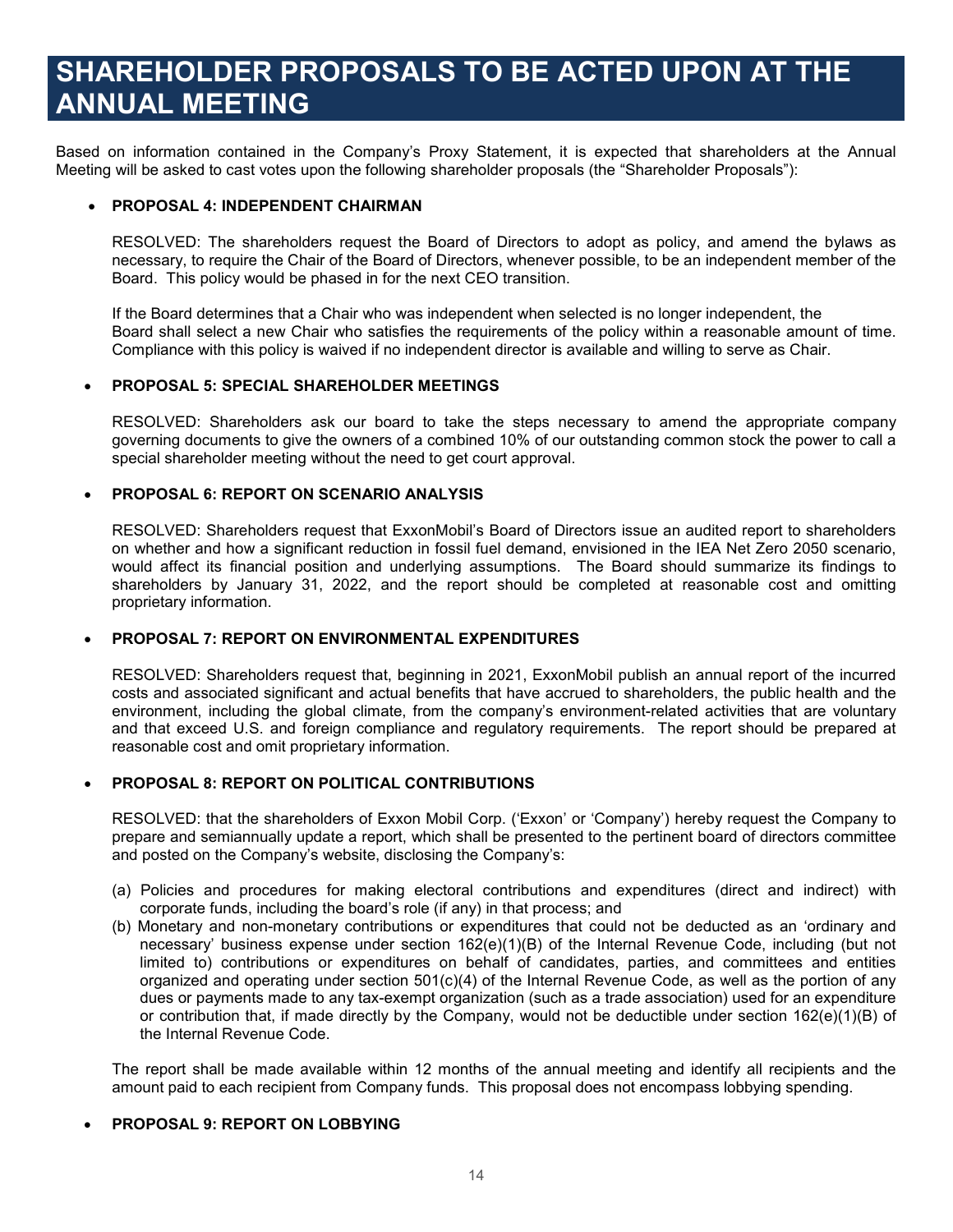RESOLVED: the shareholders of ExxonMobil request the preparation of a report, updated annually, disclosing:

- 1. Company policy and procedures governing lobbying, both direct and indirect, and grassroots lobbying communications.
- 2. Payments by ExxonMobil used for (a) direct or indirect lobbying or (b) grassroots lobbying communications, including in each case the amount of the payment and the recipient.
- 3. Description of management's and the Board's decision-making process and oversight for making payments described above.

For purposes of this proposal, a 'grassroots lobbying communication' is a communication directed to the general public that (a) refers to specific legislation or regulation, (b) reflects a view on the legislation or regulation and (c) encourages the recipient of the communication to take action with respect to the legislation or regulation.

'Indirect lobbying' is lobbying engaged in by a trade association or other organization of which ExxonMobil is a member.

Both 'direct and indirect lobbying' and 'grassroots lobbying communications' include efforts at the local, state and federal levels. A lobbying activities alignment assessment is not encompassed by this proposal.

The report shall be presented to the Audit Committee or other relevant oversight committees and posted on ExxonMobil's website.

#### • **PROPOSAL 10: REPORT ON CLIMATE LOBBYING**

RESOLVED: Shareholders request that the Board of Directors conduct an evaluation and issue a report within the next year (at reasonable cost, omitting proprietary information) describing if, and how, ExxonMobil's lobbying activities (direct and through trade associations) align with the goal of limiting average global warming to well below 2 degrees Celsius (the Paris Climate Agreement's goal). The report should also address the risks presented by any misaligned lobbying and the company's plans, if any, to mitigate these risks.

The Company is recommending shareholders vote "AGAINST" Proposals 4 through 10. We are making no recommendations on Proposals 4 through 10. Therefore, in the absence of specific instructions, shares of Common Stock represented by properly executed **WHITE** proxy cards will be counted to "ABSTAIN" from voting on Proposals 4 through 10.

#### *Vote Required.*

According to NJ Rev Stat § 14A:5-11 (2019) and the Company's Proxy Statement, the approval of each of the Shareholder Proposals requires the affirmative vote of the holders of a majority of the votes cast at the Annual Meeting. Abstentions will have no effect on the outcome of the Shareholder Proposals.

#### **We Are Making No Recommendations on Proposals 4 through 10.**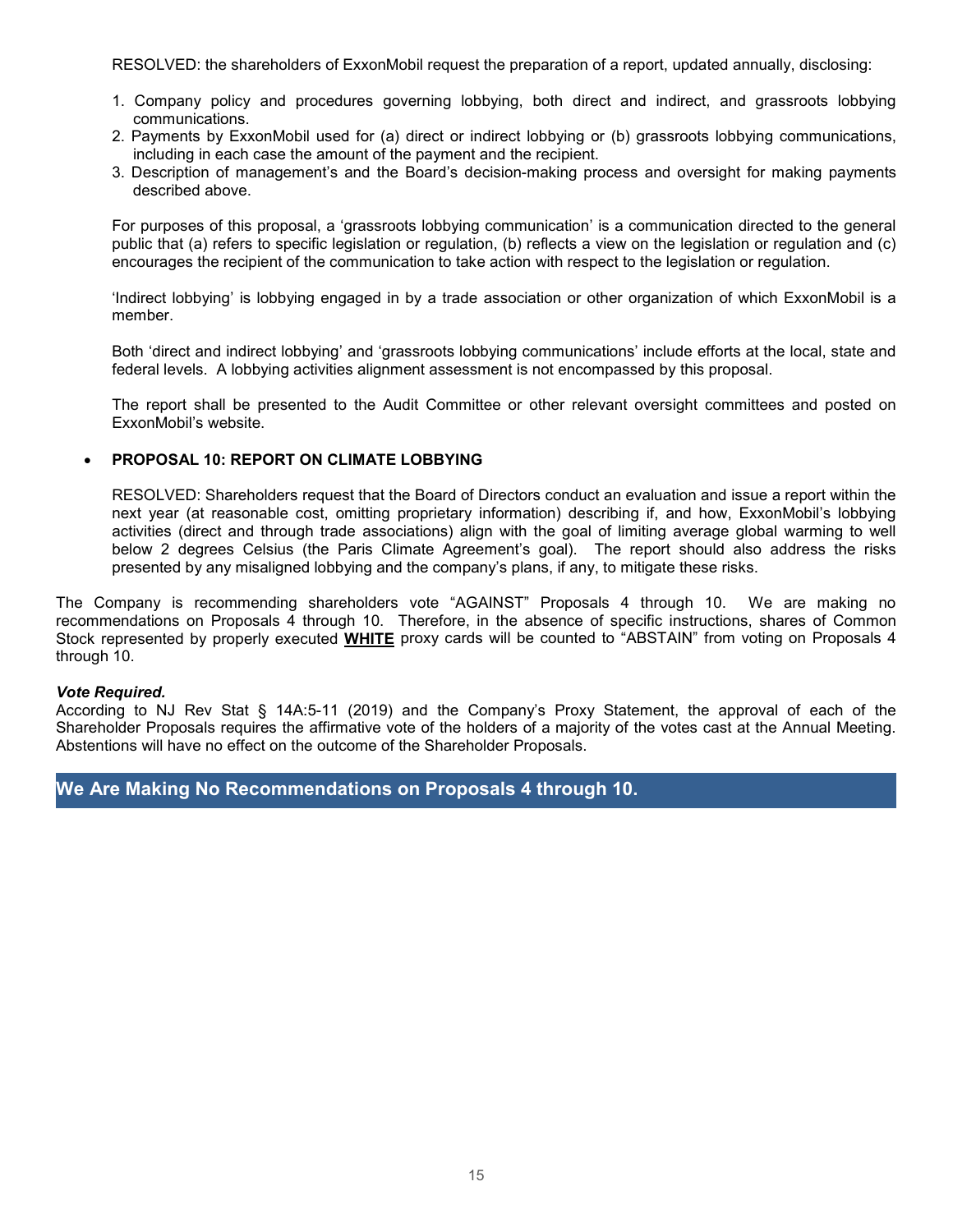## **QUESTIONS AND ANSWERS ABOUT THE PROXY MATERIALS AND THE ANNUAL MEETING**

#### *Who is entitled to vote?*

Only holders of Common Stock at the close of business on the Record Date are entitled to notice of and to vote at the Annual Meeting. Shareholders who sold shares of Common Stock before the Record Date (or acquire them without voting rights after the Record Date) may not vote such shares of Common Stock. Shareholders of record on the Record Date will retain their voting rights in connection with the Annual Meeting even if they sell such shares of Common Stock after the Record Date (unless they also transfer their voting rights as of the Record Date). According to the Company's Proxy Statement, the only outstanding class of securities of the Company entitled to vote at the Annual Meeting is the Common Stock.

#### *How do I vote my shares?*

**Shares held in record name.** If your shares of Common Stock are registered in your own name, please vote today via Internet or telephone by following the directions on the enclosed **WHITE** proxy card or by signing, dating and returning the enclosed **WHITE** proxy card in the postage-paid envelope provided. Execution and delivery of a proxy by a record holder of shares of Common Stock will be presumed to be a proxy with respect to all shares held by such record holder unless the proxy specifies otherwise.

**Shares beneficially owned or held in "street" name.** If you hold your shares of Common Stock in "street" name with a broker, bank, dealer, trust company or other nominee, only that nominee can exercise the right to vote with respect to the shares of Common Stock that you beneficially own through such nominee and only upon receipt of your specific instructions. Accordingly, it is critical that you promptly give instructions to your broker, bank, dealer, trust company or other nominee to vote FOR ALL of the Nominees and the Company's nominees, other than the Excluded Company Nominees. Please follow the instructions to vote provided on the enclosed **WHITE** voting instruction form. If your broker, bank, dealer, trust company or other nominee provides for proxy instructions to be delivered to them by telephone or Internet, instructions will be included on the enclosed **WHITE** voting instruction form.

**Note:** Shares of Common Stock represented by properly executed **WHITE** proxy cards will be voted at the Annual Meeting as marked and, in the absence of specific instructions, "FOR ALL" of the Nominees and the Company's nominees other than the Excluded Company Nominees listed in Proposal 1, "FOR" Proposal 2, and "AGAINST" Proposal 3. We are making no recommendations on Proposals 4 through 10. Therefore, in the absence of specific instructions, shares of Common Stock represented by properly executed **WHITE** proxy cards will be counted to "ABSTAIN" from voting on Proposals 4 through 10.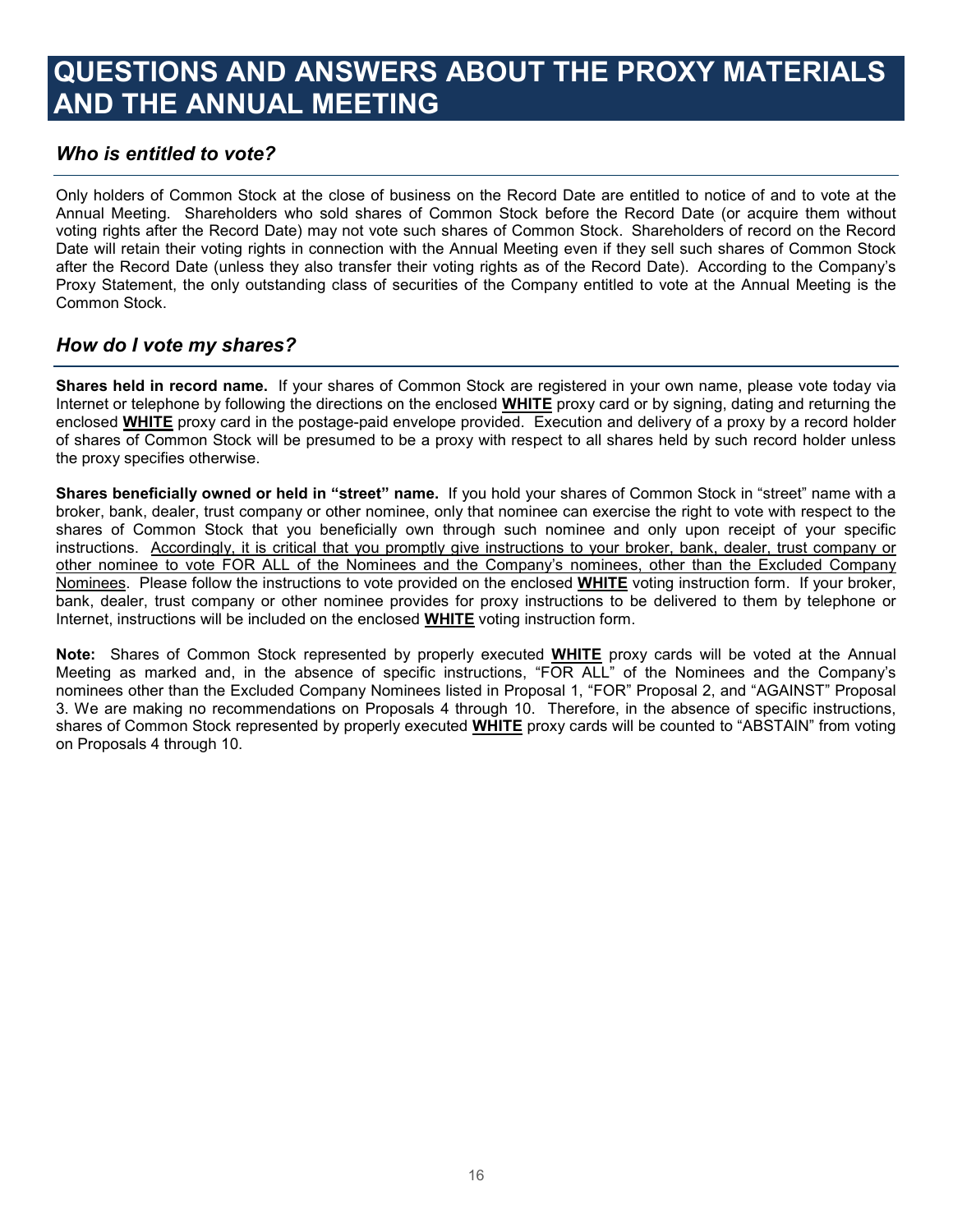Engine No. 1 recommends that you vote your shares using the **WHITE** proxy card as follows:

**"FOR ALL"** Nominees standing for election to the Board named in this Proxy Statement and for the Company's nominees, other than the Excluded Company Nominees (Proposal 1);

**"FOR"** the ratification of the Company's selection of independent registered public accounting firm (Proposal 2);

and

**"AGAINST"** the advisory proposal to approve the compensation of the Company's executive officers (Proposal 3).

We are making no recommendations on Proposals 4 through 10.

#### *How many shares must be present to hold the Annual Meeting?*

According to the By-Laws, the holders of a majority of the outstanding shares of stock of Company entitled to vote at the meeting, represented in person or by proxy, shall constitute a quorum at the Annual Meeting for the transaction of business. According to the Company's Proxy Statement, abstentions will be counted for purposes of determining whether a quorum is present, but will not be counted for voting purposes with regards to any of the Proposals. Broker non-votes will not be counted for purposes of determining whether a quorum is present or for voting purposes. For more information on broker non-votes, see "*What are "broker non-votes" and what effect do they have on the proposals?*" below.

#### *What vote is needed to approve each proposal?*

• **Proposal 1 – Election of Directors.** According to the By-Laws, directors shall be elected by a plurality of the votes cast (meaning that the twelve director nominees who receive the highest number of shares voted "FOR" their election by the shareholders will be elected to the Board). Abstentions will have no effect on Proposal 1.

**THE ONLY WAY TO SUPPORT ALL FOUR OF ENGINE NO. 1'S NOMINEES IS TO SUBMIT YOUR VOTING INSTRUCTIONS "FOR ALL" THE NOMINEES USING THE WHITE PROXY CARD. PLEASE DO NOT SIGN OR RETURN A BLUE PROXY CARD FROM THE COMPANY, EVEN IF YOU INSTRUCT TO "WITHHOLD" ON THEIR DIRECTOR NOMINEES. DOING SO WILL REVOKE ANY PREVIOUS VOTING INSTRUCTIONS YOU PROVIDED USING THE WHITE PROXY CARD.**

- **Proposal 2 – Ratify PwC as the Company's Independent Auditor.** According to NJ Rev Stat § 14A:5-11 (2019) and the Company's Proxy Statement, the approval of Proposal 2 requires the affirmative vote of the holders of a majority of the votes cast at the Annual Meeting. Abstentions will have no effect on Proposal 2.
- **Proposal 3 – Advisory Vote on the Compensation of Named Executive Officers.** According to NJ Rev Stat § 14A:5-11 (2019) and the Company's Proxy Statement, the approval of Proposal 3 requires the affirmative vote of the holders of a majority of the votes cast at the Annual Meeting. Abstentions will have no effect on Proposal 3.
- **Proposals 4 through 10.** According to NJ Rev Stat § 14A:5-11 (2019) and the Company's Proxy Statement, the approval of each of the Shareholder Proposals requires the affirmative vote of the holders of a majority of the votes cast at the Annual Meeting. Abstentions will have no effect on the outcome of the Shareholder Proposals.

#### *What are "broker non-votes" and what effect do they have on the Proposals?*

Generally, broker non-votes occur when shares held by a broker, bank or other nominee in "street name" for a beneficial owner are not voted with respect to a particular proposal because the broker, bank or other nominee has not received voting instructions from the beneficial owner and lacks discretionary voting power to vote those shares with respect to that particular proposal. If your shares are held in the name of a brokerage firm, and the brokerage firm has not received voting instructions from you, as the beneficial owner of such shares with respect to that proposal, the brokerage firm cannot vote such shares on that proposal unless it is a "routine" matter. Under the rules and interpretations of the New York Stock Exchange, if you receive proxy materials from or on behalf of both Engine No. 1 and the Company, brokers, banks and other nominees will not be permitted to exercise discretionary authority regarding any of the proposals to be voted on at the Annual Meeting, whether "routine" or not. Because Engine No. 1 has initiated a contested proxy solicitation, there will be no "routine" matters at the Annual Meeting for any broker accounts that are provided with proxy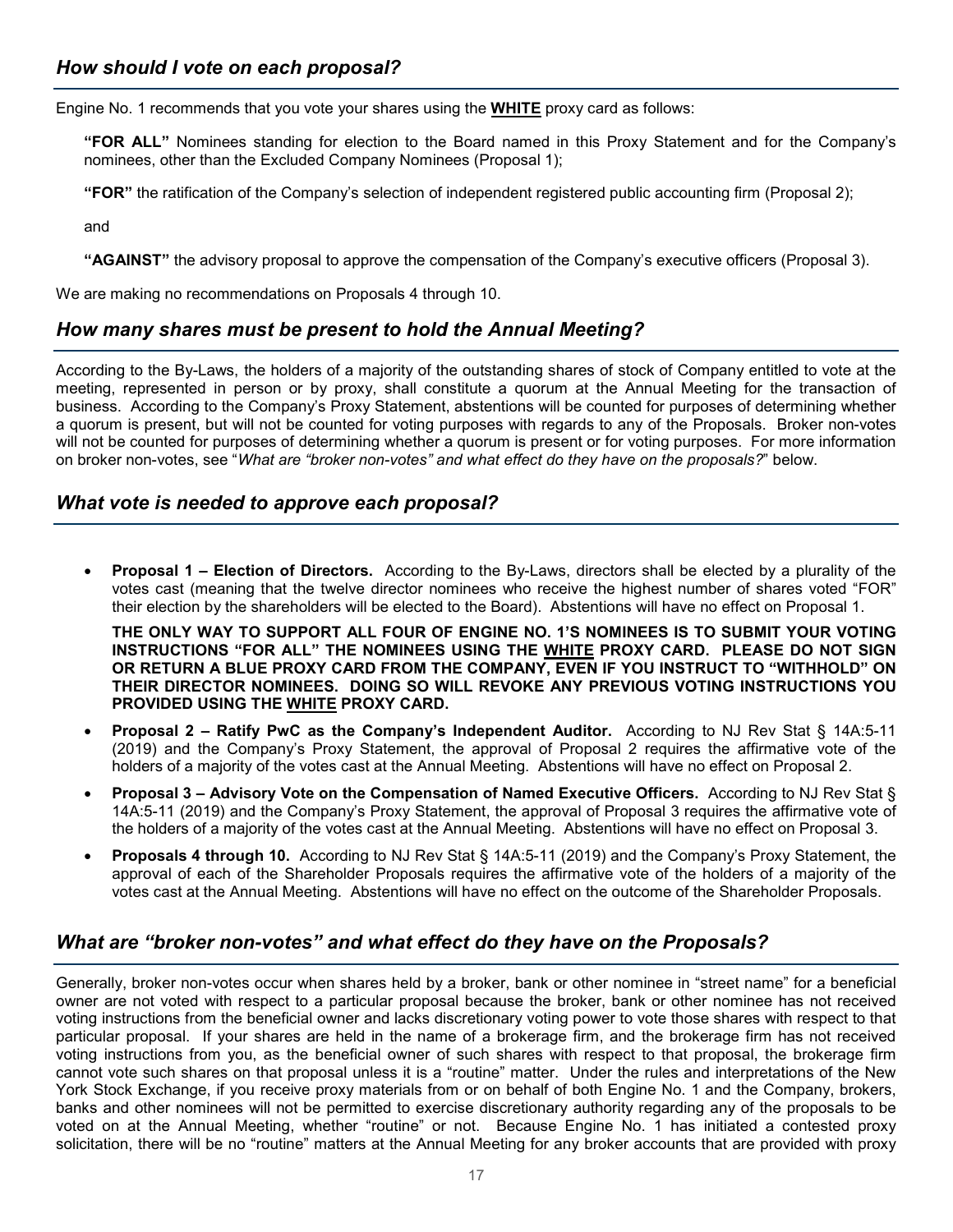materials by Engine No. 1. As a result, there will be no broker non-votes by such banks, brokers or other nominees with respect to such accounts. If you do not submit any voting instructions to your broker, bank or other nominee with respect to such accounts, your shares in such accounts will not be counted in determining the outcome of any of the proposals at the Annual Meeting, nor will your shares be counted for purposes of determining whether a quorum exists.

Broker non-votes will not be counted for purposes of determining whether a quorum is present or for voting purposes with regards to any of the Proposals.

#### *What should I do if I receive a proxy card from the Company?*

You may receive proxy solicitation materials from ExxonMobil, including an opposition proxy statement and blue proxy card. We are not responsible for the accuracy of any information contained in any proxy solicitation materials used by the Company or any other statements that it may otherwise make.

**We recommend that you discard any blue proxy card or solicitation materials that may be sent to you by the Company. Voting "WITHHOLD" for any of the Company's nominees on its blue proxy card is not the same as voting for our Nominees because a vote withheld for any of the Company's nominees on the Company's blue proxy card will revoke any previous voting instructions that you submitted. If you have already voted using the Company's blue proxy card, you have every right to change your vote by using the enclosed WHITE proxy card to vote via Internet or by telephone by following the instructions on the WHITE proxy card, or by signing, dating and returning the enclosed WHITE proxy card in the postage-paid envelope provided. Only the latest-dated validly executed proxy that you submit will be counted; any proxy may be revoked at any time prior to its exercise at the Annual Meeting by following the instructions below under "Can I change my vote or revoke my proxy?"**

**If you have any questions or require any assistance with voting your shares, please contact our proxy solicitor, Innisfree. Shareholders may call (877) 750-8310 (TOLL-FREE from the U.S. and Canada) or +1 (412) 232-3651 (from other locations).**

#### *Can I change my vote or revoke my proxy?*

If you are the shareholder of record, you may change your proxy instructions or revoke your proxy at any time before your proxy is voted at the Annual Meeting. Proxies may be revoked by any of the following actions:

- returning a later-dated proxy, either by voting by telephone or Internet, by following the instructions on the enclosed **WHITE** proxy card, or by signing, dating and returning the enclosed **WHITE** proxy card in the postagepaid envelope provided (the latest dated proxy is the only one that counts);
- delivering a written revocation to the secretary of the Company; or
- attending the Annual Meeting and voting by ballot in person (although attendance at the Annual Meeting will not, by itself, revoke a proxy).

If your shares are held in a brokerage account by a broker, bank or other nominee, you should follow the instructions provided by your broker, bank or other nominee. If you attend the Annual Meeting and you beneficially own shares of Common Stock but are not the record owner, your mere attendance at the Annual Meeting WILL NOT be sufficient to revoke any previously submitted proxy card. You must provide written authority from the record owner to vote your shares held in its name at the meeting in the form of a "legal proxy" issued in your name from the bank, broker or other nominee that holds your shares. If you have any questions or require any assistance with voting your shares, please contact our proxy solicitor, Innisfree. Shareholders may call (877) 750-8310 (TOLL-FREE from the U.S. and Canada) or +1 (412) 232-3651 (from other locations).

**IF YOU HAVE ALREADY VOTED USING THE COMPANY'S BLUE PROXY CARD, WE URGE YOU TO REVOKE IT BY FOLLOWING THE INSTRUCTIONS ABOVE.** Although a revocation is effective if delivered to the Company, we request that a copy of any revocation be mailed to Engine No. 1 LLC, c/o Innisfree M&A Incorporated, 501 Madison Avenue, 20th Floor, New York, New York 10022, so that we will be aware of all revocations.

#### *Who is making this Proxy Solicitation and who is paying for it?*

The solicitation of proxies pursuant to this proxy solicitation is being made by Engine No. 1 and the Nominees. Proxies may be solicited by mail, facsimile, telephone, telegraph, Internet, in person and by advertisements. Engine No. 1 will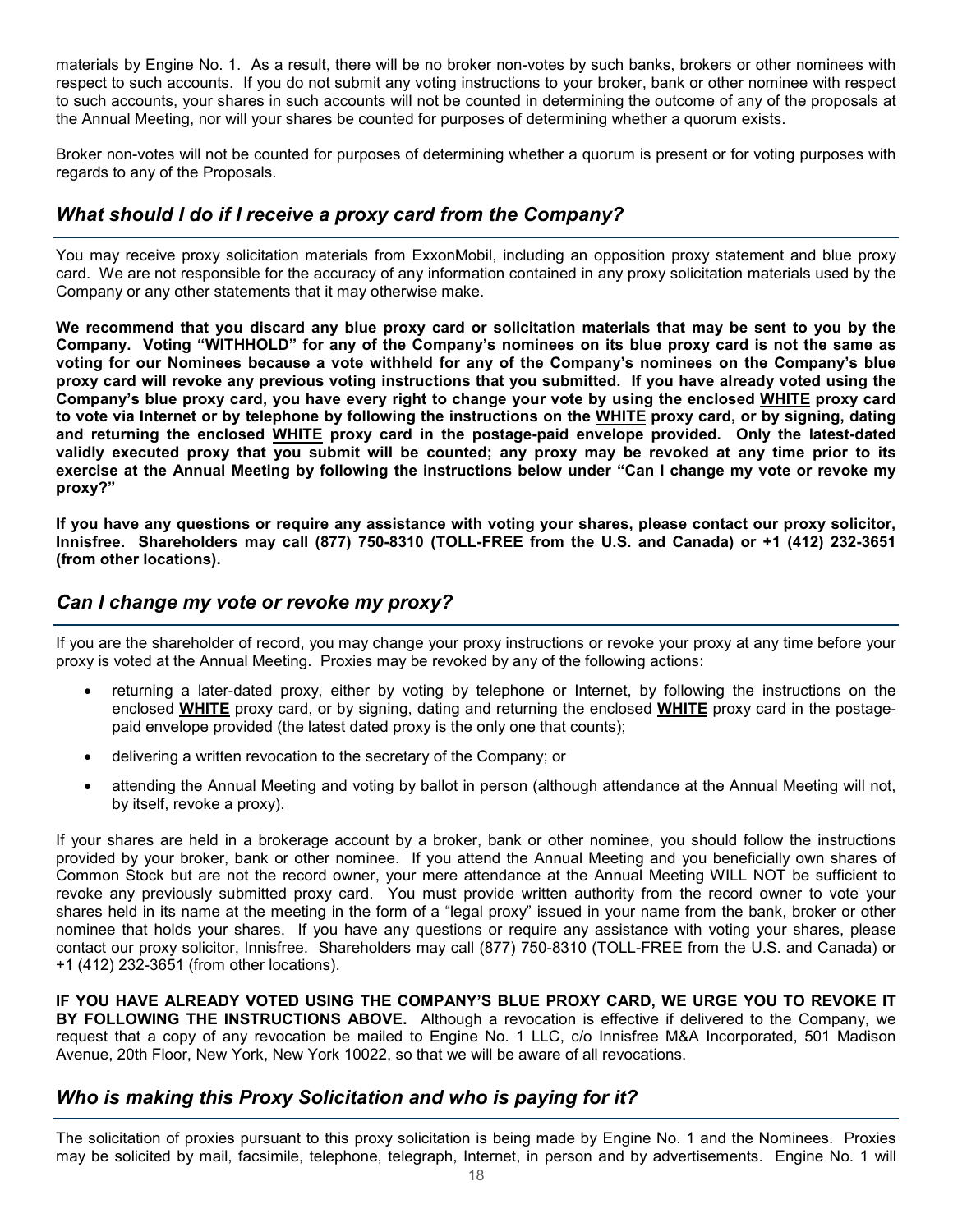solicit proxies from individuals, brokers, banks, bank nominees and other institutional holders. Engine No. 1 has requested banks, brokerage houses and other custodians, nominees and fiduciaries to forward all solicitation materials to the beneficial owners of the shares of Common Stock they hold of record. Engine No. 1 will reimburse these record holders for their reasonable out-of-pocket expenses in so doing. It is anticipated that certain regular employees of Engine No. 1 will also participate in the solicitation of proxies in support of the Nominees. Such employees will receive no additional consideration if they assist in the solicitation of proxies.

Engine No. 1 has retained Innisfree to provide solicitation and advisory services in connection with this solicitation. Innisfree will be paid a fee not to exceed \$2,000,000 based upon the campaign services provided. In addition, Engine No. 1 will reimburse Innisfree for certain documented, out-of-pocket fees and expenses and will indemnify Innisfree against certain liabilities and expenses, including certain liabilities under the federal securities laws. Innisfree will solicit proxies from individuals, brokers, banks, bank nominees and other institutional holders. It is anticipated that Innisfree will employ approximately 250 persons to solicit the Company's shareholders as part of this solicitation. Innisfree does not believe that any of its directors, officers, employees, affiliates or controlling persons, if any, is a "participant" in this proxy solicitation.

The entire expense of soliciting proxies is being borne by Engine No. 1. Costs of this proxy solicitation are currently estimated to be approximately \$30,000,000. We estimate that through the date hereof, Engine No. 1's expenses in connection with this proxy solicitation are approximately \$2,830,000. If successful, Engine No. 1 may seek reimbursement of these costs from the Company. In the event that it decides to seek reimbursement of its expenses, Engine No. 1 does not intend to submit the matter to a vote of the Company's shareholders. The Board, which will consist of four of the Nominees, if all are elected, and eight of the incumbent Company directors, would be required to evaluate the requested reimbursement consistent with their fiduciary duties to the Company and its shareholders. Costs related to the solicitation of proxies include expenditures for attorneys, public relations and other advisors, solicitors, printing, advertising, postage, transportation, litigation and other costs incidental to the solicitation.

### *What is Householding of Proxy Materials?*

The SEC has adopted rules that permit companies and intermediaries (such as brokers and banks) to satisfy the delivery requirements for proxy statements and annual reports with respect to two or more shareholders sharing the same address by delivering a single proxy statement addressed to those shareholders. Once you have received notice from your bank or broker that it will be householding communications to your address, householding will continue until you are notified otherwise or until you revoke your consent. If, at any time, you no longer wish to participate in householding and would prefer to receive a separate proxy statement and annual report, please notify your bank or broker and direct your request to ExxonMobil Shareholder Services at 1-800-252-1800 or 1-781-575-2058 (outside the United States, Canada, and Puerto Rico).

Because Engine No. 1 has initiated a contested proxy solicitation, we understand that banks and brokers with account holders who are shareholders of the company will not be householding our proxy materials.

#### *Where can I find additional information concerning ExxonMobil?*

Pursuant to Rule 14a-5(c) promulgated under the Securities Exchange Act of 1934, as amended (the "Exchange Act"), we have omitted from this Proxy Statement certain disclosure required by applicable law to be included in the Company's Proxy Statement in connection with the Annual Meeting. Such disclosure includes information regarding securities of the Company beneficially owned by the Company's directors, nominees and management; certain shareholders' beneficial ownership of more than 5% of the Company's voting securities; information concerning the Company's directors who are not up for election at the Annual Meeting; information concerning executive compensation; and information concerning the procedures for submitting shareholder proposals and director nominations intended for consideration at the 2022 annual meeting of shareholders and for consideration for inclusion in the proxy materials for that meeting. If the Company does not distribute the Company's definitive proxy statement to shareholders at least ten days prior to the Annual Meeting, we will distribute to the shareholders a supplement to this Proxy Statement containing such disclosures at least ten days prior to the Annual Meeting. We take no responsibility for the accuracy or completeness of information contained in or excerpted from the Company's definitive proxy statement. Except as otherwise noted herein, the information in this Proxy Statement concerning the Company has been taken from or is based upon documents and records on file with the SEC and other publicly available information. As we may distribute our definitive proxy statement before the Company files the Company's definitive proxy statement, we will provide any previously omitted information in revised definitive proxy materials, including completing references to the date, time and virtual location of the Annual Meeting, as well as information relating to the Record Date.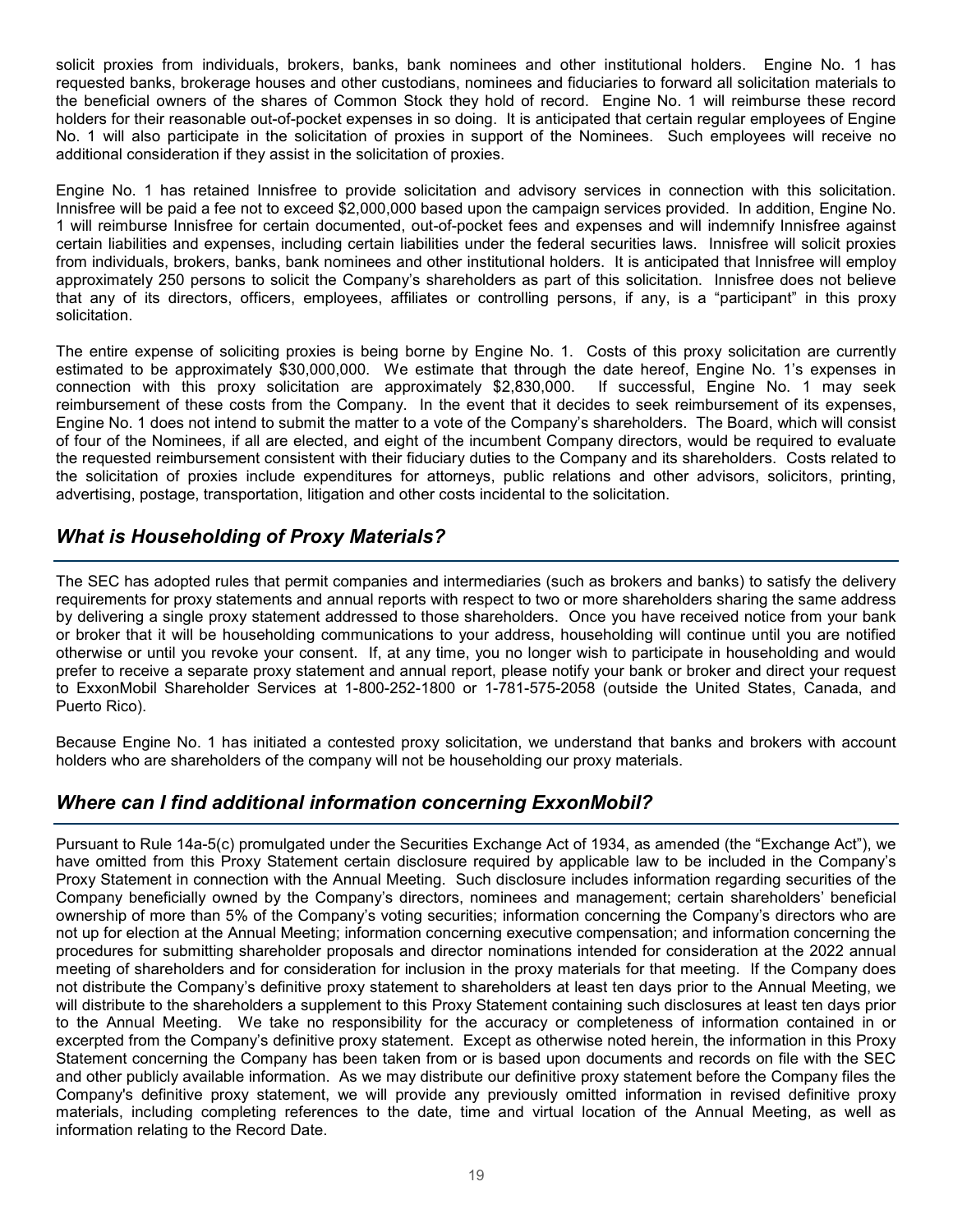This Proxy Statement and all other solicitation materials in connection with this proxy solicitation will be available on the Internet, free of charge, on the SEC's website at http://www.sec.gov/.

### *How do I attend the Annual Meeting?*

You have received this Proxy Statement because you are a shareholder as of the Record Date. Attendance at the Annual Meeting through the website www.virtualshareholdermeeting.com/XOM2021 or any adjournment or postponement thereof will be limited to shareholders of the Company as of the close of business on the Record Date and guests. You will not be able to attend the Annual Meeting in person at a physical location. To attend the Annual Meeting as a shareholder and have the ability to vote and/or submit a comment or question during the Annual Meeting, registered shareholders will need to pre-register by 4:00 p.m. Central Time on May 21, 2021. To pre-register for the Annual Meeting, please follow the instructions described below.

#### **Pre-registration for Registered Shareholders**

For registered shareholders, the control number can be found on our **WHITE** proxy card or the Company's proxy card, email, or other communication you received. To pre-register to participate in the Annual Meeting remotely, visit the website www.virtualshareholdermeeting.com/XOM2021 at 4:00 p.m. Central Time on May 21, 2021. Please have your **WHITE** proxy card or the Company's proxy card, email, or other communication containing your control number available and follow the instructions to complete your registration request. After registering, you will receive a confirmation email with a link and instructions for accessing the virtual Annual Meeting. Please verify that you have received the confirmation email in advance of the meeting, including the possibility that it may be in your spam or junk folder. Requests to register to participate in the Annual Meeting remotely must be received no later than 4:00 p.m. Central Time on May 21, 2021. You must pre-register to vote and/or submit a comment or question during the Annual Meeting.

#### **Beneficial Shareholders**

For beneficial shareholders who hold their shares through an intermediary, such as a brokerage firm or bank, the control number can be found on the **WHITE** voting instruction form or the Company's voting instruction form, or other instructions you receive from your bank, brokerage firm, or other intermediary. Beneficial shareholders can use their 16-digit control numbers to log in to attend the meeting, submit questions and vote during the meeting.

Beneficial shareholders who did not receive 16-digit control numbers from their bank or brokerage firm, who wish to attend the meeting should follow the instructions received, including any requirement to obtain a legal proxy. Most brokerage firms or banks allow a shareholder to obtain a legal proxy either online or by mail.

#### **Attending as a Guest**

Shareholders who do not pre-register for the virtual Annual Meeting (as specified above) or who do not have their 16-digit control number may still attend the meeting virtually as a guest by accessing the Annual Meeting website, www.virtualshareholdermeeting.com/XOM2021, beginning 15-minutes prior to the Annual Meeting's scheduled start time and following the instructions provided to attend as a guest.

Guests at the virtual Annual Meeting will be able to listen to the meeting but will not be able to vote nor submit a comment or question during the Annual Meeting.

#### **Submitting Questions and Voting at the Annual Meeting**

Other than shareholders who attend as guests, all shareholders may submit questions and vote at the meeting.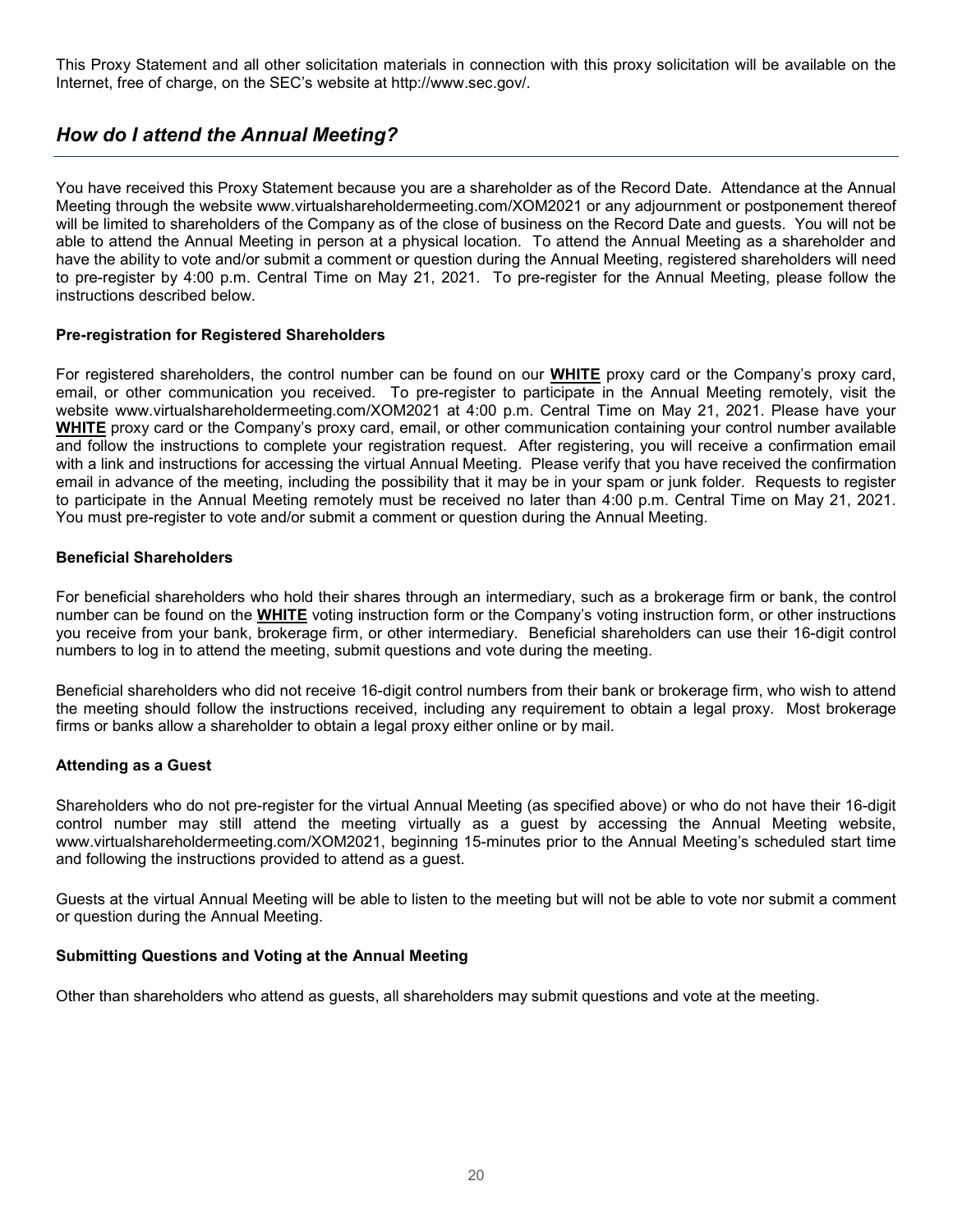# **CONCLUSION**

We urge you to carefully consider the information contained in this Proxy Statement and then support our efforts by using the enclosed **WHITE** proxy card to vote "**FOR ALL**" our Nominees today.

Thank you for your support,

## **Engine No. 1 LLC**

**Engine No. 1 LP Engine No. 1 NY LLC Christopher James Charles Penner Gregory J. Goff Kaisa Hietala Alexander A. Karsner Anders Runevad**

### **March 15, 2021**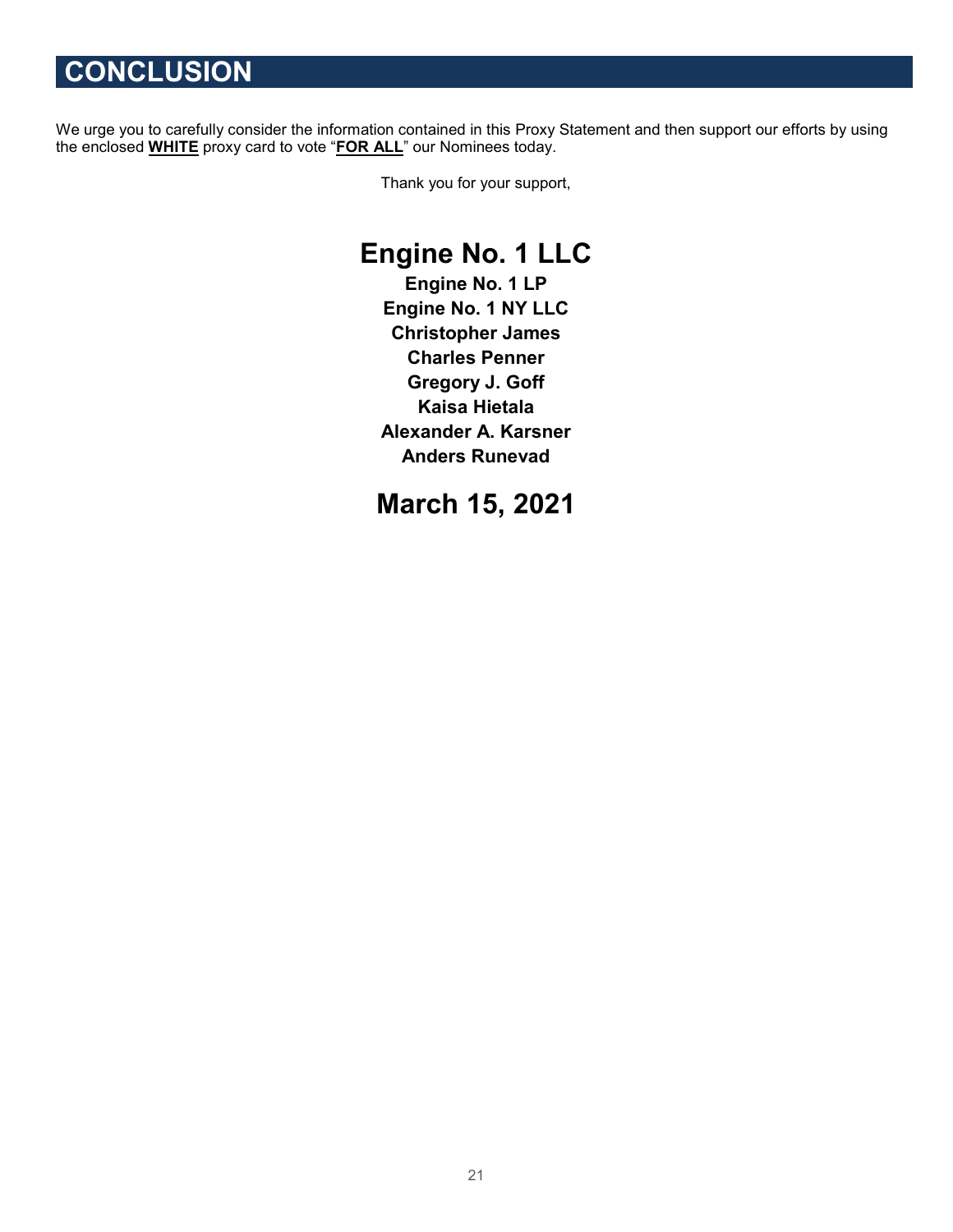## **ANNEX I: INFORMATION ON THE PARTICIPANTS**

This proxy solicitation is being made by Engine No. 1 LLC, a Delaware limited liability company and the investment advisor, directly or indirectly, to certain funds invested in the Common Stock ("Engine No. 1 LLC"), Engine No. 1 LP, a Delaware statutory public benefit limited partnership and the sole owner of Engine No. 1 LLC ("Engine No. 1 LP"), Engine No. 1 NY LLC, a New York limited liability company ("Engine No. 1 NY"), Charles Penner, a United States citizen and an authorized person of Engine No. 1 LLC and Managing Director of Engine No. 1 NY ("Mr. Penner"), Christopher James, a United States citizen and the managing member of Engine No. 1 GP LLC ("Engine No. 1 GP"), a Delaware limited liability company and the general partner of Engine No. 1 LP ("Mr. James" and together with Engine No. 1 LLC, Engine No. 1 LP, Engine No. 1 NY, Engine No. 1 GP, and Mr. Penner, the "Engine No. 1 Parties"), and the Nominees (together with the Engine No. 1 Parties, the "Participants").

As of the close of business on March 12, 2021, the Participants may be deemed to beneficially own, in the aggregate, 944,044 shares of Common Stock.

Of the 944,044 shares of Common Stock beneficially owned in the aggregate by the Participants: (a) 917,400 shares of Common Stock (including 100 shares of Common Stock held in record name by Engine No. 1 NY) are beneficially owned by Engine No. 1 LLC; (b) 917,400 shares of Common Stock (including 100 shares of Common Stock held in record name by Engine No. 1 NY) are beneficially owned by Engine No. 1 LP, by virtue of it being the sole owner and the managing member of Engine No. 1 LLC; (c) 917,400 shares of Common Stock (including the 100 shares of Common Stock held in record name by Engine No. 1 NY) are beneficially owned by Mr. James by virtue of being the managing member of Engine No. 1 GP; (d) 17,000 shares of Common Stock are beneficially owned by Alexander A. Karsner, of the of Nominees ("Mr. Karsner") and (e) 9,644 shares of Common Stock are beneficially owned by Gregory J. Goff, one of the Nominees ("Mr. Goff").

The Engine No. 1 Parties, Mr. Karsner and Mr. Goff may be deemed a "group" as defined in Rule 13d-5 of the Exchange Act, and pursuant to such definition, Engine No. 1 LLC, Mr. Karsner and Mr. Goff may be deemed to collectively and beneficially own an aggregate of 944,044 shares of Common Stock.

Mr. Karsner expressly disclaims beneficial ownership of the shares of Common Stock beneficially owned by the Engine No. 1 Parties and Mr. Goff. Mr. Goff expressly disclaims beneficial ownership of the shares of Common Stock beneficially owned by the Engine No. 1 Parties and Mr. Karsner. Each of the Engine No. 1 Parties expressly disclaims beneficial ownership of the shares of Common Stock beneficially owned by Mr. Karsner and by Mr. Goff. Each Participant disclaims beneficial ownership of the Common Shares reported above except to the extent of his, her or its actual pecuniary interest therein.

The business address of each of the Engine No. 1 Parties is c/o Engine No. 1 LLC, 710 Sansome St., San Francisco, California 94111.

Mr. Karsner and Mr. Goff are United States citizens. Kaisa Hietala, one of the Nominees, is a citizen of Finland. Anders Runevad, one of the Nominees, is a citizen of Sweden. The principal business addresses, along with the principal occupation, of each of the Nominees is disclosed in the section titled "PROPOSAL 1: ELECTION OF DIRECTORS" on page 7.

The shares of Common Stock held by Engine No. 1 LLC are held by the investment funds managed, directly or indirectly, by Engine No. 1 LLC in brokerage and lending accounts, which brokers or lenders may extend credit to Engine No. 1 LLC from time to time, subject to any applicable federal margin regulations, stock exchange rules and credit policies. Any positions held at any time in margin accounts are pledged as collateral security for the repayment of the extension of credit related to the account and the assets therein. The loans bear interest at a negotiated interest rate from time to time in effect. Because other securities are held in the accounts, it is not possible to determine the amounts, if any, of credit used to purchase the shares of Common Stock reported herein.

Except as set forth in this Proxy Statement (including the Annexes), (i) during the past ten years, no Participant has been convicted in a criminal proceeding (excluding traffic violations or similar misdemeanors); (ii) no Participant in this proxy solicitation directly or indirectly beneficially owns any securities of the Company; (iii) no Participant owns any securities of the Company which are owned of record but not beneficially; (iv) no Participant has purchased or sold any securities of the Company during the past two years; (v) no part of the purchase price or market value of the securities of the Company owned by any Participant is represented by funds borrowed or otherwise obtained for the purpose of acquiring or holding such securities; (vi) no Participant is, or within the past year was, a party to any contract, arrangements or understandings with any person with respect to any securities of the Company, including, but not limited to, joint ventures, loan or option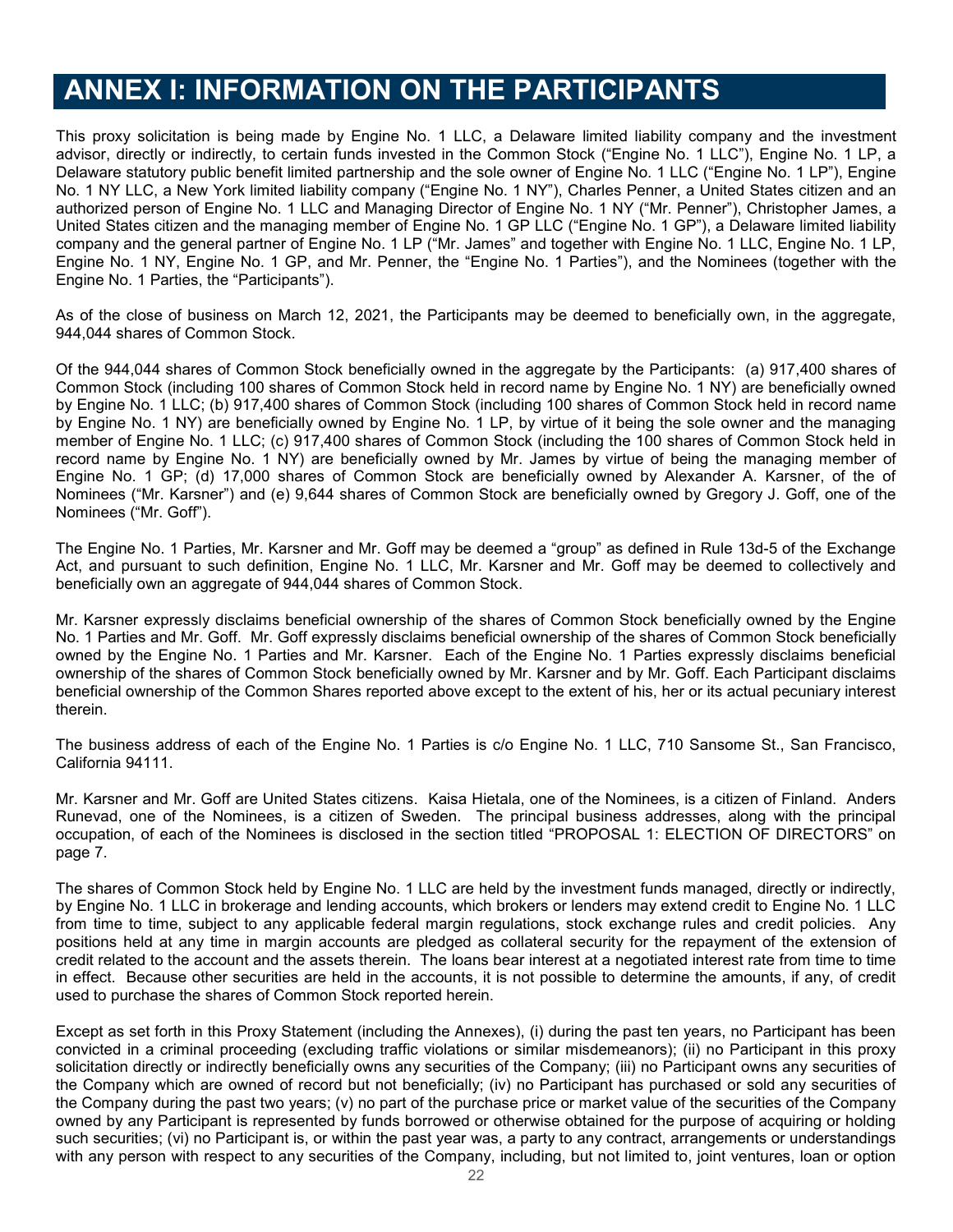arrangements, puts or calls, guarantees against loss or guarantees of profit, division of losses or profits or the giving or withholding of proxies; (vii) no associate of any Participant owns beneficially, directly or indirectly, any securities of the Company; (viii) no Participant owns beneficially, directly or indirectly, any securities of any parent or subsidiary of the Company; (ix) no Participant or any of his, her or its associates was a party to any transaction, or series of similar transactions, since the beginning of the Company's last fiscal year, or is a party to any currently proposed transaction, or series of similar transactions, to which the Company or any of its subsidiaries was or is to be a party, in which the amount involved exceeds \$120,000; (x) no Participant or any of his, her or its associates has any arrangement or understanding with any person with respect to any future employment by the Company or its affiliates, or with respect to any future transactions to which the Company or any of its affiliates will or may be a party; and (xi) no person, including any of the Participants, who is a party to an arrangement or understanding pursuant to which the Nominees are proposed to be elected, has a substantial interest, direct or indirect, by security holdings or otherwise in any matter to be acted on as set forth in this Proxy Statement. There are no material proceedings to which any Participant or any of his, her or its associates is a party adverse to the Company or any of its subsidiaries or has a material interest adverse to the Company or any of its subsidiaries. With respect to each of the Nominees, except as set forth in this Proxy Statement (including the Annexes), none of the events enumerated in Item 401(f)(1)-(8) of Regulation S-K of the Exchange Act occurred during the past ten years. Neither the Nominees nor any associate of a Nominee has served as a director or named executive officer of the Company at any point during the last three fiscal years of the Company.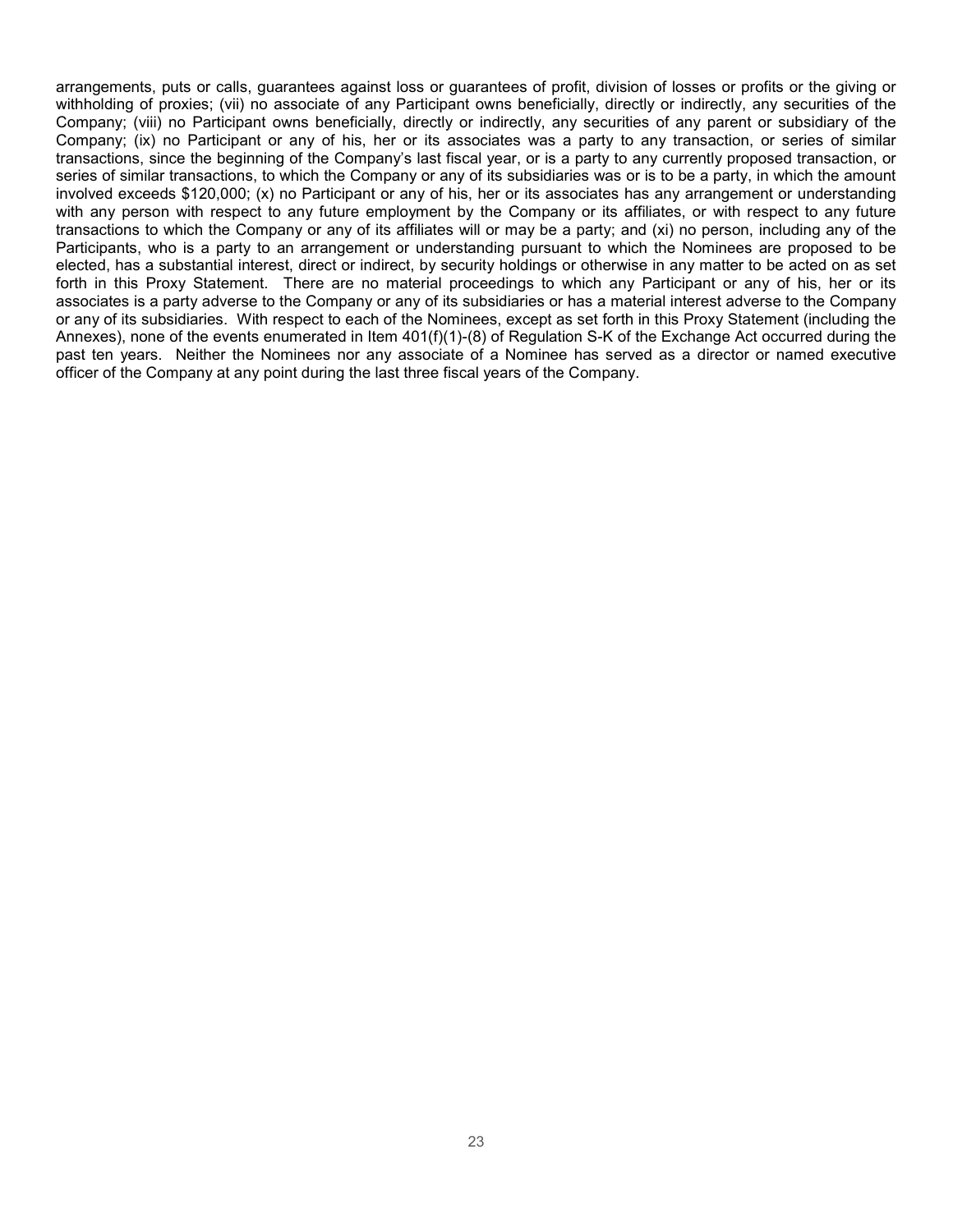#### *Transactions by the Participants with respect to the Company's securities*

The following tables set forth all transactions in the Common Stock effected by any of the Participants during the past two years. Unless otherwise noted, all such transactions were effected on the open market.

**Engine No. 1 LLC (by virtue of being the investment advisor to certain funds invested in the Common Stock) and Christopher James (by virtue of being the managing member of Engine No. 1 GP)\***

| <b>Trade Date</b> | <b>Amount Acquired (Sold)</b> |
|-------------------|-------------------------------|
| 11/9/2020         | 246,000                       |
| 11/10/2020        | 121.000                       |
| 11/12/2020        | 74.800                        |
| 11/13/2020        | 49,000                        |
| 11/18/2020        | 44.600                        |
| 12/1/2020         | 382,000                       |

\* Transaction history does not describe an internal transfer of 100 shares of Common Stock from an investment fund advised by Engine No. 1 LLC to Engine No. 1 NY.

#### **Mr. Karsner**

| <b>Trade Date</b> | <b>Amount Acquired (Sold)</b> |
|-------------------|-------------------------------|
| 9/17/2020         | 3.000                         |
| 12/1/2020         | 14.000                        |

#### **Mr. Goff**

|                   | <b>Amount Acquired</b> |                   | <b>Amount Acquired</b> |            | <b>Amount Acquired</b> |
|-------------------|------------------------|-------------------|------------------------|------------|------------------------|
| <b>Trade Date</b> | (Sold)                 | <b>Trade Date</b> | (Sold)                 | Trade Date | (Sold)                 |
| 3/20/2019         | 44                     | 11/27/2019        | (11)                   | 7/7/2020   | 160                    |
| 3/28/2019         | 18                     | 12/11/2019        | (407)                  | 7/21/2020  | 16                     |
| 4/10/2019         | 1272                   | 12/19/2019        | (700)                  | 7/22/2020  | 7                      |
| 4/25/2019         | 36                     | 1/15/2020         | (16)                   | 9/8/2020   | (367)                  |
| 4/30/2019         | 15                     | 1/30/2020         | (143)                  | 9/10/2020  | (77)                   |
| 5/15/2019         | 403                    | 3/12/2020         | (24)                   | 9/15/2020  | (332)                  |
| 5/30/2019         | 10                     | 3/18/2020         | (31)                   | 9/30/2020  | (553)                  |
| 6/4/2019          | 11                     | 4/20/2020         | 553                    | 11/3/2020  | 2096                   |
| 6/18/2019         | 212                    | 4/28/2020         | 315                    | 11/6/2020  | 739                    |
| 7/18/2019         | (1477)                 | 5/5/2020          | 18                     | 11/12/2020 | 998                    |
| 8/12/2019         | (90)                   | 5/18/2020         | 38                     | 11/17/2020 | 421                    |
| 8/13/2019         | (67)                   | 6/3/2020          | 207                    | 12/29/2020 | 147                    |
| 8/22/2019         | (616)                  | 6/4/2020          | 32                     | 1/11/2021  | (399)                  |
| 10/1/2019         | 1251                   | 6/5/2020          | 6                      | 2/8/2021   | 232                    |
| 10/17/2019        | 40                     | 6/17/2020         | (31)                   |            |                        |
| 10/22/2019        | 32                     | 6/18/2020         | 8                      |            |                        |